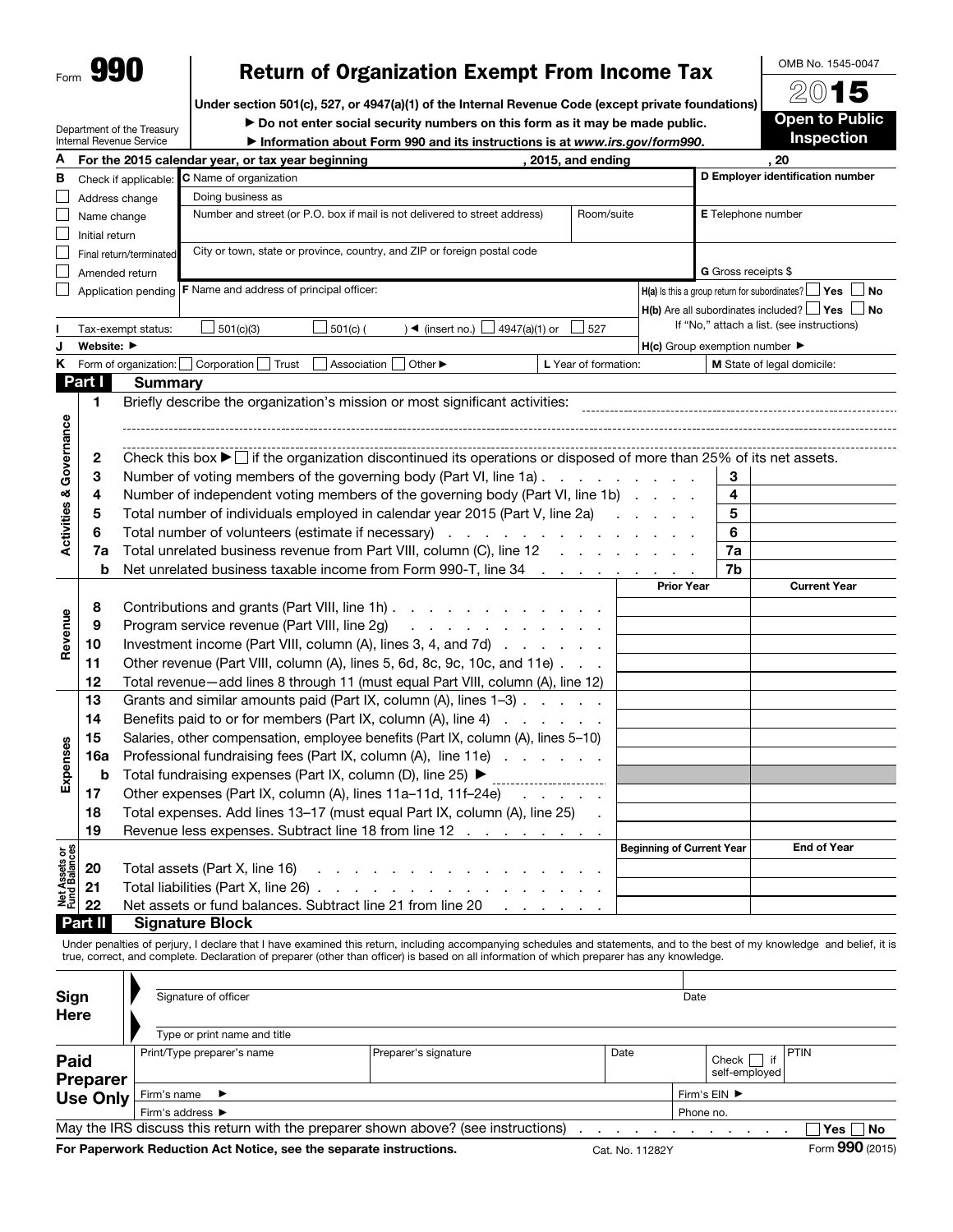| Form 990 (2015) | Page 2                                                                                                                               |
|-----------------|--------------------------------------------------------------------------------------------------------------------------------------|
| Part III        | <b>Statement of Program Service Accomplishments</b>                                                                                  |
|                 |                                                                                                                                      |
| 1               | Briefly describe the organization's mission:                                                                                         |
|                 |                                                                                                                                      |
|                 |                                                                                                                                      |
|                 |                                                                                                                                      |
| $\overline{2}$  | Did the organization undertake any significant program services during the year which were not listed on the                         |
|                 | and the control<br>$\Box$ Yes $\Box$ No                                                                                              |
|                 | If "Yes," describe these new services on Schedule O.                                                                                 |
| 3               | Did the organization cease conducting, or make significant changes in how it conducts, any program                                   |
|                 | $\Box$ Yes<br>∣ No                                                                                                                   |
|                 | If "Yes," describe these changes on Schedule O.                                                                                      |
| 4               | Describe the organization's program service accomplishments for each of its three largest program services, as measured by           |
|                 | expenses. Section 501(c)(3) and 501(c)(4) organizations are required to report the amount of grants and allocations to others,       |
|                 | the total expenses, and revenue, if any, for each program service reported.                                                          |
|                 |                                                                                                                                      |
| 4a              | (Code: _____________) (Expenses \$ ___________________ including grants of \$ __________________) (Revenue \$ _____________________) |
|                 |                                                                                                                                      |
|                 |                                                                                                                                      |
|                 |                                                                                                                                      |
|                 |                                                                                                                                      |
|                 |                                                                                                                                      |
|                 |                                                                                                                                      |
|                 |                                                                                                                                      |
|                 |                                                                                                                                      |
|                 |                                                                                                                                      |
|                 |                                                                                                                                      |
|                 |                                                                                                                                      |
| 4b              | (Code: _____________) (Expenses \$ __________________ including grants of \$ __________________) (Revenue \$ _____________________)  |
|                 |                                                                                                                                      |
|                 |                                                                                                                                      |
|                 |                                                                                                                                      |
|                 |                                                                                                                                      |
|                 |                                                                                                                                      |
|                 |                                                                                                                                      |
|                 |                                                                                                                                      |
|                 |                                                                                                                                      |
|                 |                                                                                                                                      |
|                 |                                                                                                                                      |
|                 |                                                                                                                                      |
| 4c              | including grants of \$<br>) (Revenue \$                                                                                              |
|                 | ) (Expenses \$<br>(Code:                                                                                                             |
|                 |                                                                                                                                      |
|                 |                                                                                                                                      |
|                 |                                                                                                                                      |
|                 |                                                                                                                                      |
|                 |                                                                                                                                      |
|                 |                                                                                                                                      |
|                 |                                                                                                                                      |
|                 |                                                                                                                                      |
|                 |                                                                                                                                      |
|                 |                                                                                                                                      |
|                 |                                                                                                                                      |
| 4d              | Other program services (Describe in Schedule O.)                                                                                     |
|                 | (Expenses \$<br>including grants of \$<br>) (Revenue \$                                                                              |
| 4e              | Total program service expenses ▶                                                                                                     |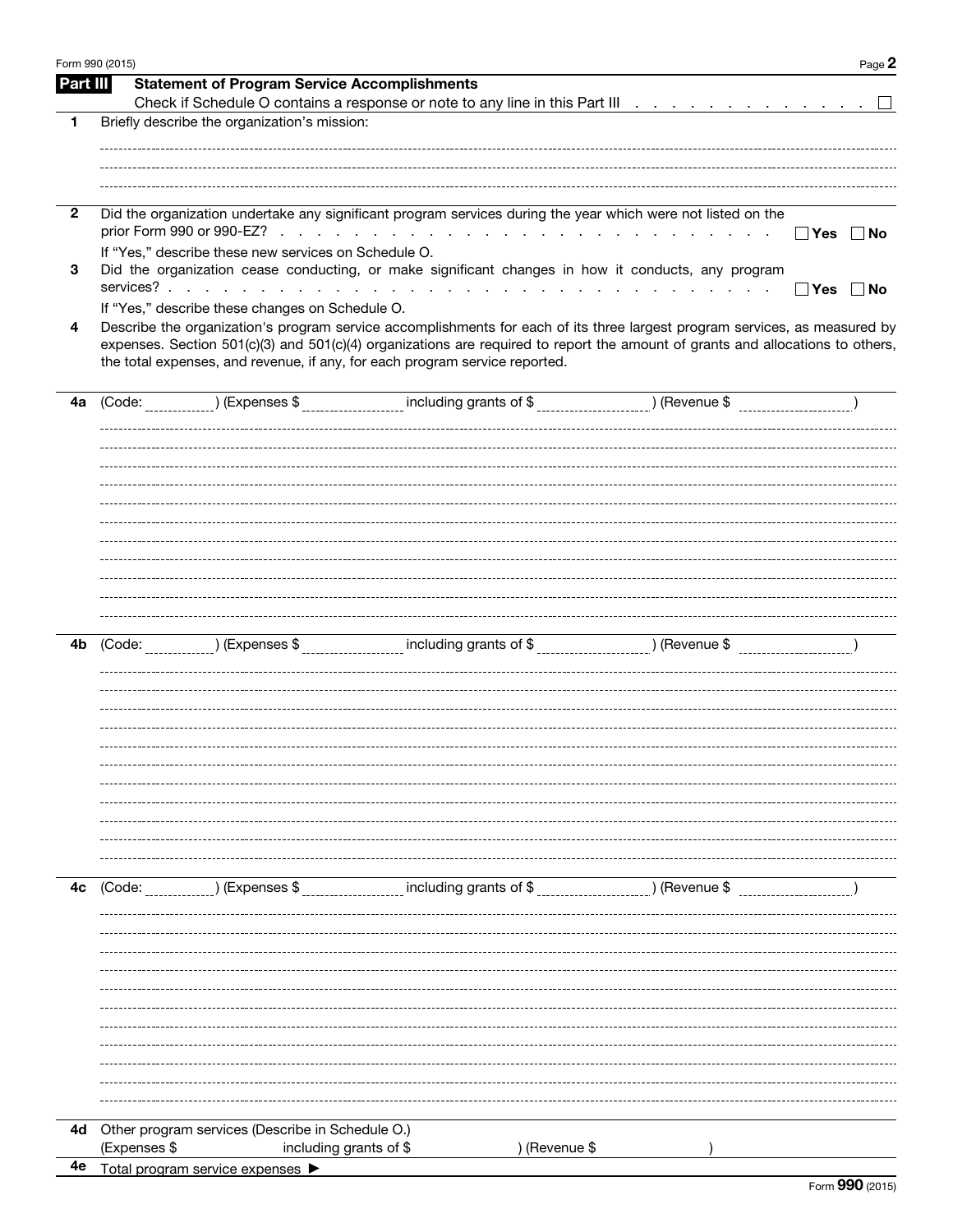| Is the organization described in section 501(c)(3) or 4947(a)(1) (other than a private foundation)? If "Yes,"<br>1<br>1<br>Is the organization required to complete Schedule B, Schedule of Contributors (see instructions)?<br>$\mathbf{2}$<br>$\mathbf{2}$<br>Did the organization engage in direct or indirect political campaign activities on behalf of or in opposition to<br>3<br>candidates for public office? If "Yes," complete Schedule C, Part I.<br>3<br>Section 501(c)(3) organizations. Did the organization engage in lobbying activities, or have a section 501(h)<br>4<br>election in effect during the tax year? If "Yes," complete Schedule C, Part II<br>4<br>Is the organization a section $501(c)(4)$ , $501(c)(5)$ , or $501(c)(6)$ organization that receives membership dues,<br>5<br>assessments, or similar amounts as defined in Revenue Procedure 98-19? If "Yes," complete Schedule C,<br>5<br>Did the organization maintain any donor advised funds or any similar funds or accounts for which donors<br>6<br>have the right to provide advice on the distribution or investment of amounts in such funds or accounts? If<br>"Yes," complete Schedule D, Part I<br>المتعاون والمتعاون والمتعاون والمتعاون والمتعاون والمتعاون والمتعاون والمتعاون والمتعاون والمتعاون<br>6<br>Did the organization receive or hold a conservation easement, including easements to preserve open space,<br>7<br>the environment, historic land areas, or historic structures? If "Yes," complete Schedule D, Part II<br>$\mathcal{L}$ and $\mathcal{L}$<br>$\overline{7}$<br>Did the organization maintain collections of works of art, historical treasures, or other similar assets? If "Yes,"<br>8<br>complete Schedule D, Part III recent recent recent recent recent recent recent recent recent recent recent recent<br>8<br>Did the organization report an amount in Part X, line 21, for escrow or custodial account liability, serve as a<br>9<br>custodian for amounts not listed in Part X; or provide credit counseling, debt management, credit repair, or<br>debt negotiation services? If "Yes," complete Schedule D, Part IV .<br>and the contract of the contract of the<br>9<br>Did the organization, directly or through a related organization, hold assets in temporarily restricted<br>10<br>endowments, permanent endowments, or quasi-endowments? If "Yes," complete Schedule D, Part V<br>10<br>If the organization's answer to any of the following questions is "Yes," then complete Schedule D, Parts VI,<br>11<br>VII, VIII, IX, or X as applicable.<br>Did the organization report an amount for land, buildings, and equipment in Part X, line 10? If "Yes,"<br>a<br>11a<br>Did the organization report an amount for investments—other securities in Part X, line 12 that is 5% or more<br>b<br>of its total assets reported in Part X, line 16? If "Yes," complete Schedule D, Part VII<br>11 <sub>b</sub><br>Did the organization report an amount for investments-program related in Part X, line 13 that is 5% or more<br>C.<br>of its total assets reported in Part X, line 16? If "Yes," complete Schedule D, Part VIII<br>11c<br>Did the organization report an amount for other assets in Part X, line 15 that is 5% or more of its total assets<br>d<br>reported in Part X, line 16? If "Yes," complete Schedule D, Part IX<br>11d<br>Did the organization report an amount for other liabilities in Part X, line 25? If "Yes," complete Schedule D, Part X<br>11e<br>е<br>Did the organization's separate or consolidated financial statements for the tax year include a footnote that addresses<br>f<br>the organization's liability for uncertain tax positions under FIN 48 (ASC 740)? If "Yes," complete Schedule D, Part X<br>11f<br>12 a Did the organization obtain separate, independent audited financial statements for the tax year? If "Yes," complete<br>12a<br><b>b</b> Was the organization included in consolidated, independent audited financial statements for the tax year? If<br>"Yes," and if the organization answered "No" to line 12a, then completing Schedule D, Parts XI and XII is optional<br>12 <sub>b</sub><br>13<br>Is the organization a school described in section $170(b)(1)(A)(ii)?$ If "Yes," complete Schedule E<br>13<br>Did the organization maintain an office, employees, or agents outside of the United States?<br>14a<br>14 a<br>and the company of the company<br>Did the organization have aggregate revenues or expenses of more than \$10,000 from grantmaking,<br>b<br>fundraising, business, investment, and program service activities outside the United States, or aggregate<br>foreign investments valued at \$100,000 or more? If "Yes," complete Schedule F, Parts I and IV.<br><b>14b</b><br>Did the organization report on Part IX, column (A), line 3, more than \$5,000 of grants or other assistance to or<br>15<br>for any foreign organization? If "Yes," complete Schedule F, Parts II and IV $\ldots$<br>15<br>Did the organization report on Part IX, column (A), line 3, more than \$5,000 of aggregate grants or other<br>16<br>assistance to or for foreign individuals? If "Yes," complete Schedule F, Parts III and IV.<br>16<br>Did the organization report a total of more than \$15,000 of expenses for professional fundraising services on<br>17<br>Part IX, column (A), lines 6 and 11e? If "Yes," complete Schedule G, Part I (see instructions)<br>17<br>Did the organization report more than \$15,000 total of fundraising event gross income and contributions on<br>18 |     |    |
|-------------------------------------------------------------------------------------------------------------------------------------------------------------------------------------------------------------------------------------------------------------------------------------------------------------------------------------------------------------------------------------------------------------------------------------------------------------------------------------------------------------------------------------------------------------------------------------------------------------------------------------------------------------------------------------------------------------------------------------------------------------------------------------------------------------------------------------------------------------------------------------------------------------------------------------------------------------------------------------------------------------------------------------------------------------------------------------------------------------------------------------------------------------------------------------------------------------------------------------------------------------------------------------------------------------------------------------------------------------------------------------------------------------------------------------------------------------------------------------------------------------------------------------------------------------------------------------------------------------------------------------------------------------------------------------------------------------------------------------------------------------------------------------------------------------------------------------------------------------------------------------------------------------------------------------------------------------------------------------------------------------------------------------------------------------------------------------------------------------------------------------------------------------------------------------------------------------------------------------------------------------------------------------------------------------------------------------------------------------------------------------------------------------------------------------------------------------------------------------------------------------------------------------------------------------------------------------------------------------------------------------------------------------------------------------------------------------------------------------------------------------------------------------------------------------------------------------------------------------------------------------------------------------------------------------------------------------------------------------------------------------------------------------------------------------------------------------------------------------------------------------------------------------------------------------------------------------------------------------------------------------------------------------------------------------------------------------------------------------------------------------------------------------------------------------------------------------------------------------------------------------------------------------------------------------------------------------------------------------------------------------------------------------------------------------------------------------------------------------------------------------------------------------------------------------------------------------------------------------------------------------------------------------------------------------------------------------------------------------------------------------------------------------------------------------------------------------------------------------------------------------------------------------------------------------------------------------------------------------------------------------------------------------------------------------------------------------------------------------------------------------------------------------------------------------------------------------------------------------------------------------------------------------------------------------------------------------------------------------------------------------------------------------------------------------------------------------------------------------------------------------------------------------------------------------------------------------------------------------------------------------------------------------------------------------------------------------------------------------------------------------------------------------------------------------------------------------------------------------------------------------------------------------------------------------------------------------------------------------------------------------------------------------------------------------------------------------------------------------------------------------------------------------------------------------------------------------------------------------------------------------------------------------------------------------------------------------------------------------------------|-----|----|
|                                                                                                                                                                                                                                                                                                                                                                                                                                                                                                                                                                                                                                                                                                                                                                                                                                                                                                                                                                                                                                                                                                                                                                                                                                                                                                                                                                                                                                                                                                                                                                                                                                                                                                                                                                                                                                                                                                                                                                                                                                                                                                                                                                                                                                                                                                                                                                                                                                                                                                                                                                                                                                                                                                                                                                                                                                                                                                                                                                                                                                                                                                                                                                                                                                                                                                                                                                                                                                                                                                                                                                                                                                                                                                                                                                                                                                                                                                                                                                                                                                                                                                                                                                                                                                                                                                                                                                                                                                                                                                                                                                                                                                                                                                                                                                                                                                                                                                                                                                                                                                                                                                                                                                                                                                                                                                                                                                                                                                                                                                                                                                                                                         | Yes | No |
|                                                                                                                                                                                                                                                                                                                                                                                                                                                                                                                                                                                                                                                                                                                                                                                                                                                                                                                                                                                                                                                                                                                                                                                                                                                                                                                                                                                                                                                                                                                                                                                                                                                                                                                                                                                                                                                                                                                                                                                                                                                                                                                                                                                                                                                                                                                                                                                                                                                                                                                                                                                                                                                                                                                                                                                                                                                                                                                                                                                                                                                                                                                                                                                                                                                                                                                                                                                                                                                                                                                                                                                                                                                                                                                                                                                                                                                                                                                                                                                                                                                                                                                                                                                                                                                                                                                                                                                                                                                                                                                                                                                                                                                                                                                                                                                                                                                                                                                                                                                                                                                                                                                                                                                                                                                                                                                                                                                                                                                                                                                                                                                                                         |     |    |
|                                                                                                                                                                                                                                                                                                                                                                                                                                                                                                                                                                                                                                                                                                                                                                                                                                                                                                                                                                                                                                                                                                                                                                                                                                                                                                                                                                                                                                                                                                                                                                                                                                                                                                                                                                                                                                                                                                                                                                                                                                                                                                                                                                                                                                                                                                                                                                                                                                                                                                                                                                                                                                                                                                                                                                                                                                                                                                                                                                                                                                                                                                                                                                                                                                                                                                                                                                                                                                                                                                                                                                                                                                                                                                                                                                                                                                                                                                                                                                                                                                                                                                                                                                                                                                                                                                                                                                                                                                                                                                                                                                                                                                                                                                                                                                                                                                                                                                                                                                                                                                                                                                                                                                                                                                                                                                                                                                                                                                                                                                                                                                                                                         |     |    |
|                                                                                                                                                                                                                                                                                                                                                                                                                                                                                                                                                                                                                                                                                                                                                                                                                                                                                                                                                                                                                                                                                                                                                                                                                                                                                                                                                                                                                                                                                                                                                                                                                                                                                                                                                                                                                                                                                                                                                                                                                                                                                                                                                                                                                                                                                                                                                                                                                                                                                                                                                                                                                                                                                                                                                                                                                                                                                                                                                                                                                                                                                                                                                                                                                                                                                                                                                                                                                                                                                                                                                                                                                                                                                                                                                                                                                                                                                                                                                                                                                                                                                                                                                                                                                                                                                                                                                                                                                                                                                                                                                                                                                                                                                                                                                                                                                                                                                                                                                                                                                                                                                                                                                                                                                                                                                                                                                                                                                                                                                                                                                                                                                         |     |    |
|                                                                                                                                                                                                                                                                                                                                                                                                                                                                                                                                                                                                                                                                                                                                                                                                                                                                                                                                                                                                                                                                                                                                                                                                                                                                                                                                                                                                                                                                                                                                                                                                                                                                                                                                                                                                                                                                                                                                                                                                                                                                                                                                                                                                                                                                                                                                                                                                                                                                                                                                                                                                                                                                                                                                                                                                                                                                                                                                                                                                                                                                                                                                                                                                                                                                                                                                                                                                                                                                                                                                                                                                                                                                                                                                                                                                                                                                                                                                                                                                                                                                                                                                                                                                                                                                                                                                                                                                                                                                                                                                                                                                                                                                                                                                                                                                                                                                                                                                                                                                                                                                                                                                                                                                                                                                                                                                                                                                                                                                                                                                                                                                                         |     |    |
|                                                                                                                                                                                                                                                                                                                                                                                                                                                                                                                                                                                                                                                                                                                                                                                                                                                                                                                                                                                                                                                                                                                                                                                                                                                                                                                                                                                                                                                                                                                                                                                                                                                                                                                                                                                                                                                                                                                                                                                                                                                                                                                                                                                                                                                                                                                                                                                                                                                                                                                                                                                                                                                                                                                                                                                                                                                                                                                                                                                                                                                                                                                                                                                                                                                                                                                                                                                                                                                                                                                                                                                                                                                                                                                                                                                                                                                                                                                                                                                                                                                                                                                                                                                                                                                                                                                                                                                                                                                                                                                                                                                                                                                                                                                                                                                                                                                                                                                                                                                                                                                                                                                                                                                                                                                                                                                                                                                                                                                                                                                                                                                                                         |     |    |
|                                                                                                                                                                                                                                                                                                                                                                                                                                                                                                                                                                                                                                                                                                                                                                                                                                                                                                                                                                                                                                                                                                                                                                                                                                                                                                                                                                                                                                                                                                                                                                                                                                                                                                                                                                                                                                                                                                                                                                                                                                                                                                                                                                                                                                                                                                                                                                                                                                                                                                                                                                                                                                                                                                                                                                                                                                                                                                                                                                                                                                                                                                                                                                                                                                                                                                                                                                                                                                                                                                                                                                                                                                                                                                                                                                                                                                                                                                                                                                                                                                                                                                                                                                                                                                                                                                                                                                                                                                                                                                                                                                                                                                                                                                                                                                                                                                                                                                                                                                                                                                                                                                                                                                                                                                                                                                                                                                                                                                                                                                                                                                                                                         |     |    |
|                                                                                                                                                                                                                                                                                                                                                                                                                                                                                                                                                                                                                                                                                                                                                                                                                                                                                                                                                                                                                                                                                                                                                                                                                                                                                                                                                                                                                                                                                                                                                                                                                                                                                                                                                                                                                                                                                                                                                                                                                                                                                                                                                                                                                                                                                                                                                                                                                                                                                                                                                                                                                                                                                                                                                                                                                                                                                                                                                                                                                                                                                                                                                                                                                                                                                                                                                                                                                                                                                                                                                                                                                                                                                                                                                                                                                                                                                                                                                                                                                                                                                                                                                                                                                                                                                                                                                                                                                                                                                                                                                                                                                                                                                                                                                                                                                                                                                                                                                                                                                                                                                                                                                                                                                                                                                                                                                                                                                                                                                                                                                                                                                         |     |    |
|                                                                                                                                                                                                                                                                                                                                                                                                                                                                                                                                                                                                                                                                                                                                                                                                                                                                                                                                                                                                                                                                                                                                                                                                                                                                                                                                                                                                                                                                                                                                                                                                                                                                                                                                                                                                                                                                                                                                                                                                                                                                                                                                                                                                                                                                                                                                                                                                                                                                                                                                                                                                                                                                                                                                                                                                                                                                                                                                                                                                                                                                                                                                                                                                                                                                                                                                                                                                                                                                                                                                                                                                                                                                                                                                                                                                                                                                                                                                                                                                                                                                                                                                                                                                                                                                                                                                                                                                                                                                                                                                                                                                                                                                                                                                                                                                                                                                                                                                                                                                                                                                                                                                                                                                                                                                                                                                                                                                                                                                                                                                                                                                                         |     |    |
|                                                                                                                                                                                                                                                                                                                                                                                                                                                                                                                                                                                                                                                                                                                                                                                                                                                                                                                                                                                                                                                                                                                                                                                                                                                                                                                                                                                                                                                                                                                                                                                                                                                                                                                                                                                                                                                                                                                                                                                                                                                                                                                                                                                                                                                                                                                                                                                                                                                                                                                                                                                                                                                                                                                                                                                                                                                                                                                                                                                                                                                                                                                                                                                                                                                                                                                                                                                                                                                                                                                                                                                                                                                                                                                                                                                                                                                                                                                                                                                                                                                                                                                                                                                                                                                                                                                                                                                                                                                                                                                                                                                                                                                                                                                                                                                                                                                                                                                                                                                                                                                                                                                                                                                                                                                                                                                                                                                                                                                                                                                                                                                                                         |     |    |
|                                                                                                                                                                                                                                                                                                                                                                                                                                                                                                                                                                                                                                                                                                                                                                                                                                                                                                                                                                                                                                                                                                                                                                                                                                                                                                                                                                                                                                                                                                                                                                                                                                                                                                                                                                                                                                                                                                                                                                                                                                                                                                                                                                                                                                                                                                                                                                                                                                                                                                                                                                                                                                                                                                                                                                                                                                                                                                                                                                                                                                                                                                                                                                                                                                                                                                                                                                                                                                                                                                                                                                                                                                                                                                                                                                                                                                                                                                                                                                                                                                                                                                                                                                                                                                                                                                                                                                                                                                                                                                                                                                                                                                                                                                                                                                                                                                                                                                                                                                                                                                                                                                                                                                                                                                                                                                                                                                                                                                                                                                                                                                                                                         |     |    |
|                                                                                                                                                                                                                                                                                                                                                                                                                                                                                                                                                                                                                                                                                                                                                                                                                                                                                                                                                                                                                                                                                                                                                                                                                                                                                                                                                                                                                                                                                                                                                                                                                                                                                                                                                                                                                                                                                                                                                                                                                                                                                                                                                                                                                                                                                                                                                                                                                                                                                                                                                                                                                                                                                                                                                                                                                                                                                                                                                                                                                                                                                                                                                                                                                                                                                                                                                                                                                                                                                                                                                                                                                                                                                                                                                                                                                                                                                                                                                                                                                                                                                                                                                                                                                                                                                                                                                                                                                                                                                                                                                                                                                                                                                                                                                                                                                                                                                                                                                                                                                                                                                                                                                                                                                                                                                                                                                                                                                                                                                                                                                                                                                         |     |    |
|                                                                                                                                                                                                                                                                                                                                                                                                                                                                                                                                                                                                                                                                                                                                                                                                                                                                                                                                                                                                                                                                                                                                                                                                                                                                                                                                                                                                                                                                                                                                                                                                                                                                                                                                                                                                                                                                                                                                                                                                                                                                                                                                                                                                                                                                                                                                                                                                                                                                                                                                                                                                                                                                                                                                                                                                                                                                                                                                                                                                                                                                                                                                                                                                                                                                                                                                                                                                                                                                                                                                                                                                                                                                                                                                                                                                                                                                                                                                                                                                                                                                                                                                                                                                                                                                                                                                                                                                                                                                                                                                                                                                                                                                                                                                                                                                                                                                                                                                                                                                                                                                                                                                                                                                                                                                                                                                                                                                                                                                                                                                                                                                                         |     |    |
|                                                                                                                                                                                                                                                                                                                                                                                                                                                                                                                                                                                                                                                                                                                                                                                                                                                                                                                                                                                                                                                                                                                                                                                                                                                                                                                                                                                                                                                                                                                                                                                                                                                                                                                                                                                                                                                                                                                                                                                                                                                                                                                                                                                                                                                                                                                                                                                                                                                                                                                                                                                                                                                                                                                                                                                                                                                                                                                                                                                                                                                                                                                                                                                                                                                                                                                                                                                                                                                                                                                                                                                                                                                                                                                                                                                                                                                                                                                                                                                                                                                                                                                                                                                                                                                                                                                                                                                                                                                                                                                                                                                                                                                                                                                                                                                                                                                                                                                                                                                                                                                                                                                                                                                                                                                                                                                                                                                                                                                                                                                                                                                                                         |     |    |
|                                                                                                                                                                                                                                                                                                                                                                                                                                                                                                                                                                                                                                                                                                                                                                                                                                                                                                                                                                                                                                                                                                                                                                                                                                                                                                                                                                                                                                                                                                                                                                                                                                                                                                                                                                                                                                                                                                                                                                                                                                                                                                                                                                                                                                                                                                                                                                                                                                                                                                                                                                                                                                                                                                                                                                                                                                                                                                                                                                                                                                                                                                                                                                                                                                                                                                                                                                                                                                                                                                                                                                                                                                                                                                                                                                                                                                                                                                                                                                                                                                                                                                                                                                                                                                                                                                                                                                                                                                                                                                                                                                                                                                                                                                                                                                                                                                                                                                                                                                                                                                                                                                                                                                                                                                                                                                                                                                                                                                                                                                                                                                                                                         |     |    |
|                                                                                                                                                                                                                                                                                                                                                                                                                                                                                                                                                                                                                                                                                                                                                                                                                                                                                                                                                                                                                                                                                                                                                                                                                                                                                                                                                                                                                                                                                                                                                                                                                                                                                                                                                                                                                                                                                                                                                                                                                                                                                                                                                                                                                                                                                                                                                                                                                                                                                                                                                                                                                                                                                                                                                                                                                                                                                                                                                                                                                                                                                                                                                                                                                                                                                                                                                                                                                                                                                                                                                                                                                                                                                                                                                                                                                                                                                                                                                                                                                                                                                                                                                                                                                                                                                                                                                                                                                                                                                                                                                                                                                                                                                                                                                                                                                                                                                                                                                                                                                                                                                                                                                                                                                                                                                                                                                                                                                                                                                                                                                                                                                         |     |    |
|                                                                                                                                                                                                                                                                                                                                                                                                                                                                                                                                                                                                                                                                                                                                                                                                                                                                                                                                                                                                                                                                                                                                                                                                                                                                                                                                                                                                                                                                                                                                                                                                                                                                                                                                                                                                                                                                                                                                                                                                                                                                                                                                                                                                                                                                                                                                                                                                                                                                                                                                                                                                                                                                                                                                                                                                                                                                                                                                                                                                                                                                                                                                                                                                                                                                                                                                                                                                                                                                                                                                                                                                                                                                                                                                                                                                                                                                                                                                                                                                                                                                                                                                                                                                                                                                                                                                                                                                                                                                                                                                                                                                                                                                                                                                                                                                                                                                                                                                                                                                                                                                                                                                                                                                                                                                                                                                                                                                                                                                                                                                                                                                                         |     |    |
|                                                                                                                                                                                                                                                                                                                                                                                                                                                                                                                                                                                                                                                                                                                                                                                                                                                                                                                                                                                                                                                                                                                                                                                                                                                                                                                                                                                                                                                                                                                                                                                                                                                                                                                                                                                                                                                                                                                                                                                                                                                                                                                                                                                                                                                                                                                                                                                                                                                                                                                                                                                                                                                                                                                                                                                                                                                                                                                                                                                                                                                                                                                                                                                                                                                                                                                                                                                                                                                                                                                                                                                                                                                                                                                                                                                                                                                                                                                                                                                                                                                                                                                                                                                                                                                                                                                                                                                                                                                                                                                                                                                                                                                                                                                                                                                                                                                                                                                                                                                                                                                                                                                                                                                                                                                                                                                                                                                                                                                                                                                                                                                                                         |     |    |
|                                                                                                                                                                                                                                                                                                                                                                                                                                                                                                                                                                                                                                                                                                                                                                                                                                                                                                                                                                                                                                                                                                                                                                                                                                                                                                                                                                                                                                                                                                                                                                                                                                                                                                                                                                                                                                                                                                                                                                                                                                                                                                                                                                                                                                                                                                                                                                                                                                                                                                                                                                                                                                                                                                                                                                                                                                                                                                                                                                                                                                                                                                                                                                                                                                                                                                                                                                                                                                                                                                                                                                                                                                                                                                                                                                                                                                                                                                                                                                                                                                                                                                                                                                                                                                                                                                                                                                                                                                                                                                                                                                                                                                                                                                                                                                                                                                                                                                                                                                                                                                                                                                                                                                                                                                                                                                                                                                                                                                                                                                                                                                                                                         |     |    |
|                                                                                                                                                                                                                                                                                                                                                                                                                                                                                                                                                                                                                                                                                                                                                                                                                                                                                                                                                                                                                                                                                                                                                                                                                                                                                                                                                                                                                                                                                                                                                                                                                                                                                                                                                                                                                                                                                                                                                                                                                                                                                                                                                                                                                                                                                                                                                                                                                                                                                                                                                                                                                                                                                                                                                                                                                                                                                                                                                                                                                                                                                                                                                                                                                                                                                                                                                                                                                                                                                                                                                                                                                                                                                                                                                                                                                                                                                                                                                                                                                                                                                                                                                                                                                                                                                                                                                                                                                                                                                                                                                                                                                                                                                                                                                                                                                                                                                                                                                                                                                                                                                                                                                                                                                                                                                                                                                                                                                                                                                                                                                                                                                         |     |    |
|                                                                                                                                                                                                                                                                                                                                                                                                                                                                                                                                                                                                                                                                                                                                                                                                                                                                                                                                                                                                                                                                                                                                                                                                                                                                                                                                                                                                                                                                                                                                                                                                                                                                                                                                                                                                                                                                                                                                                                                                                                                                                                                                                                                                                                                                                                                                                                                                                                                                                                                                                                                                                                                                                                                                                                                                                                                                                                                                                                                                                                                                                                                                                                                                                                                                                                                                                                                                                                                                                                                                                                                                                                                                                                                                                                                                                                                                                                                                                                                                                                                                                                                                                                                                                                                                                                                                                                                                                                                                                                                                                                                                                                                                                                                                                                                                                                                                                                                                                                                                                                                                                                                                                                                                                                                                                                                                                                                                                                                                                                                                                                                                                         |     |    |
|                                                                                                                                                                                                                                                                                                                                                                                                                                                                                                                                                                                                                                                                                                                                                                                                                                                                                                                                                                                                                                                                                                                                                                                                                                                                                                                                                                                                                                                                                                                                                                                                                                                                                                                                                                                                                                                                                                                                                                                                                                                                                                                                                                                                                                                                                                                                                                                                                                                                                                                                                                                                                                                                                                                                                                                                                                                                                                                                                                                                                                                                                                                                                                                                                                                                                                                                                                                                                                                                                                                                                                                                                                                                                                                                                                                                                                                                                                                                                                                                                                                                                                                                                                                                                                                                                                                                                                                                                                                                                                                                                                                                                                                                                                                                                                                                                                                                                                                                                                                                                                                                                                                                                                                                                                                                                                                                                                                                                                                                                                                                                                                                                         |     |    |
|                                                                                                                                                                                                                                                                                                                                                                                                                                                                                                                                                                                                                                                                                                                                                                                                                                                                                                                                                                                                                                                                                                                                                                                                                                                                                                                                                                                                                                                                                                                                                                                                                                                                                                                                                                                                                                                                                                                                                                                                                                                                                                                                                                                                                                                                                                                                                                                                                                                                                                                                                                                                                                                                                                                                                                                                                                                                                                                                                                                                                                                                                                                                                                                                                                                                                                                                                                                                                                                                                                                                                                                                                                                                                                                                                                                                                                                                                                                                                                                                                                                                                                                                                                                                                                                                                                                                                                                                                                                                                                                                                                                                                                                                                                                                                                                                                                                                                                                                                                                                                                                                                                                                                                                                                                                                                                                                                                                                                                                                                                                                                                                                                         |     |    |
| Part VIII, lines 1c and 8a? If "Yes," complete Schedule G, Part II<br>18                                                                                                                                                                                                                                                                                                                                                                                                                                                                                                                                                                                                                                                                                                                                                                                                                                                                                                                                                                                                                                                                                                                                                                                                                                                                                                                                                                                                                                                                                                                                                                                                                                                                                                                                                                                                                                                                                                                                                                                                                                                                                                                                                                                                                                                                                                                                                                                                                                                                                                                                                                                                                                                                                                                                                                                                                                                                                                                                                                                                                                                                                                                                                                                                                                                                                                                                                                                                                                                                                                                                                                                                                                                                                                                                                                                                                                                                                                                                                                                                                                                                                                                                                                                                                                                                                                                                                                                                                                                                                                                                                                                                                                                                                                                                                                                                                                                                                                                                                                                                                                                                                                                                                                                                                                                                                                                                                                                                                                                                                                                                                |     |    |
| Did the organization report more than \$15,000 of gross income from gaming activities on Part VIII, line 9a?<br>19<br>If "Yes," complete Schedule G, Part III (et al. (et al. (et al. (et al. (et al. (et al. (et al. (et al. (et al.<br>19                                                                                                                                                                                                                                                                                                                                                                                                                                                                                                                                                                                                                                                                                                                                                                                                                                                                                                                                                                                                                                                                                                                                                                                                                                                                                                                                                                                                                                                                                                                                                                                                                                                                                                                                                                                                                                                                                                                                                                                                                                                                                                                                                                                                                                                                                                                                                                                                                                                                                                                                                                                                                                                                                                                                                                                                                                                                                                                                                                                                                                                                                                                                                                                                                                                                                                                                                                                                                                                                                                                                                                                                                                                                                                                                                                                                                                                                                                                                                                                                                                                                                                                                                                                                                                                                                                                                                                                                                                                                                                                                                                                                                                                                                                                                                                                                                                                                                                                                                                                                                                                                                                                                                                                                                                                                                                                                                                             |     |    |

Form 990 (2015)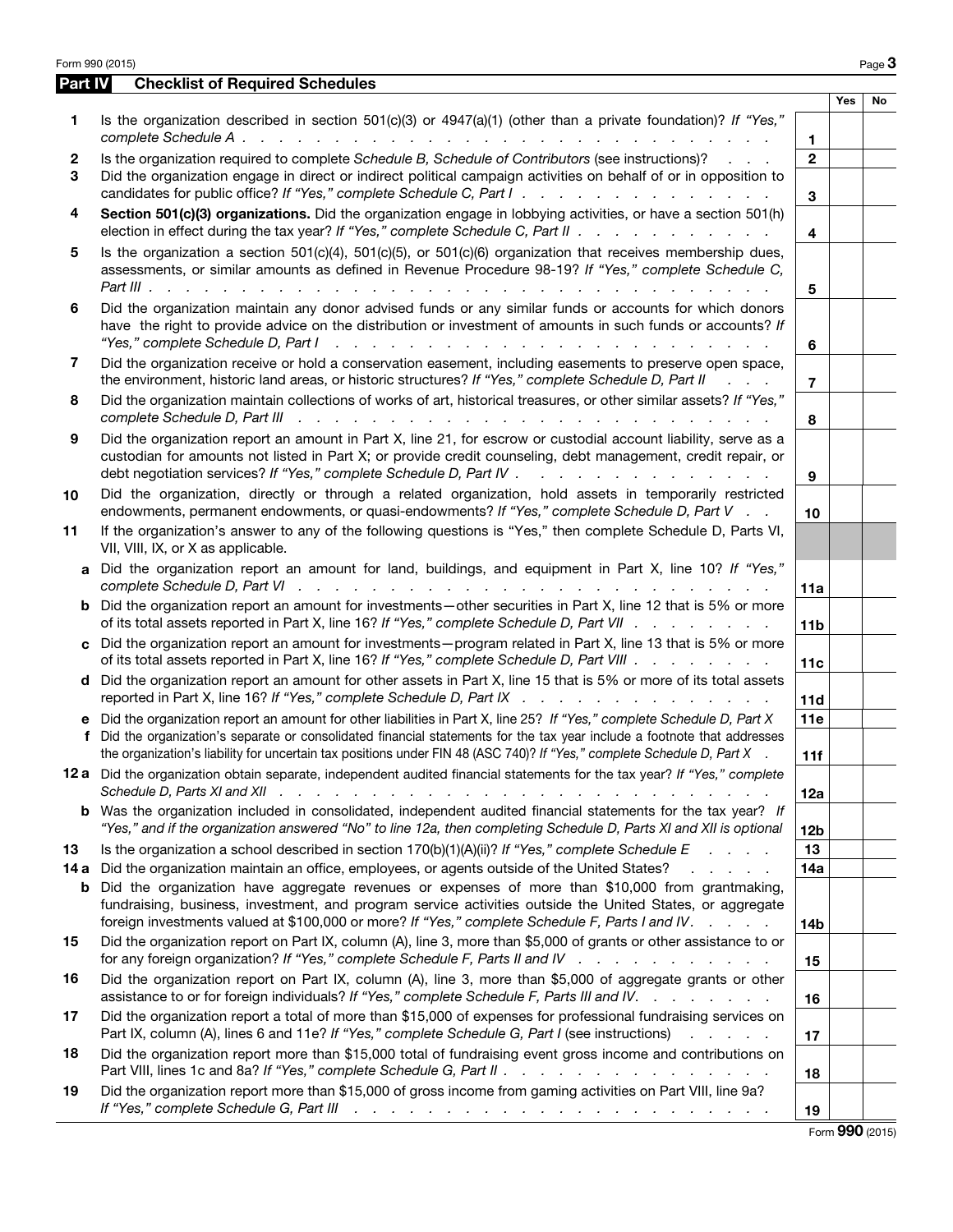|                 | Form 990 (2015)                                                                                                                                                                                                                                                                                                                                                                                                                      |                        |     | Page 4          |
|-----------------|--------------------------------------------------------------------------------------------------------------------------------------------------------------------------------------------------------------------------------------------------------------------------------------------------------------------------------------------------------------------------------------------------------------------------------------|------------------------|-----|-----------------|
| Part IV         | <b>Checklist of Required Schedules (continued)</b>                                                                                                                                                                                                                                                                                                                                                                                   |                        |     |                 |
|                 | 20 a Did the organization operate one or more hospital facilities? If "Yes," complete Schedule H                                                                                                                                                                                                                                                                                                                                     | 20a                    | Yes | No              |
|                 | <b>b</b> If "Yes" to line 20a, did the organization attach a copy of its audited financial statements to this return?                                                                                                                                                                                                                                                                                                                | 20 <sub>b</sub>        |     |                 |
| 21              | Did the organization report more than \$5,000 of grants or other assistance to any domestic organization or<br>domestic government on Part IX, column (A), line 1? If "Yes," complete Schedule I, Parts I and II                                                                                                                                                                                                                     | 21                     |     |                 |
| 22              | Did the organization report more than \$5,000 of grants or other assistance to or for domestic individuals on<br>Part IX, column (A), line 2? If "Yes," complete Schedule I, Parts I and III<br><u>in the series of the series of the series of the series of the series of the series of the series of the series of the series of the series of the series of the series of the series of the series of the series of the seri</u> | 22                     |     |                 |
| 23              | Did the organization answer "Yes" to Part VII, Section A, line 3, 4, or 5 about compensation of the<br>organization's current and former officers, directors, trustees, key employees, and highest compensated<br>employees? If "Yes," complete Schedule J.<br>$\sim$ $\sim$                                                                                                                                                         | 23                     |     |                 |
| 24a             | Did the organization have a tax-exempt bond issue with an outstanding principal amount of more than<br>\$100,000 as of the last day of the year, that was issued after December 31, 2002? If "Yes," answer lines 24b<br>through 24d and complete Schedule K. If "No," go to line 25a<br>المتحال والمتحال والمتحال والمتحال والمتحالة                                                                                                 | 24a                    |     |                 |
| c.              | b Did the organization invest any proceeds of tax-exempt bonds beyond a temporary period exception?<br>Did the organization maintain an escrow account other than a refunding escrow at any time during the year<br>to defease any tax-exempt bonds?                                                                                                                                                                                 | 24 <sub>b</sub><br>24c |     |                 |
|                 | d Did the organization act as an "on behalf of" issuer for bonds outstanding at any time during the year?<br>25a Section 501(c)(3), 501(c)(4), and 501(c)(29) organizations. Did the organization engage in an excess benefit<br>transaction with a disqualified person during the year? If "Yes," complete Schedule L, Part I<br>$1 - 1 - 1 - 1 = 1$                                                                                | 24d<br>25a             |     |                 |
| b               | Is the organization aware that it engaged in an excess benefit transaction with a disqualified person in a prior<br>year, and that the transaction has not been reported on any of the organization's prior Forms 990 or 990-EZ?                                                                                                                                                                                                     | 25 <sub>b</sub>        |     |                 |
| 26              | Did the organization report any amount on Part X, line 5, 6, or 22 for receivables from or payables to any<br>current or former officers, directors, trustees, key employees, highest compensated employees, or                                                                                                                                                                                                                      | 26                     |     |                 |
| 27              | Did the organization provide a grant or other assistance to an officer, director, trustee, key employee,<br>substantial contributor or employee thereof, a grant selection committee member, or to a 35% controlled<br>entity or family member of any of these persons? If "Yes," complete Schedule L, Part III                                                                                                                      | 27                     |     |                 |
| 28              | Was the organization a party to a business transaction with one of the following parties (see Schedule L,<br>Part IV instructions for applicable filing thresholds, conditions, and exceptions):                                                                                                                                                                                                                                     |                        |     |                 |
| a               | A current or former officer, director, trustee, or key employee? If "Yes," complete Schedule L, Part IV<br>$\mathbf{L} = \mathbf{L}$<br><b>b</b> A family member of a current or former officer, director, trustee, or key employee? If "Yes," complete<br>Schedule L, Part IV                                                                                                                                                       | 28a<br>28 <sub>b</sub> |     |                 |
|                 | c An entity of which a current or former officer, director, trustee, or key employee (or a family member thereof)<br>was an officer, director, trustee, or direct or indirect owner? If "Yes," complete Schedule L, Part IV                                                                                                                                                                                                          | 28 <sub>c</sub>        |     |                 |
| 29<br>30        | Did the organization receive more than \$25,000 in non-cash contributions? If "Yes," complete Schedule M<br>Did the organization receive contributions of art, historical treasures, or other similar assets, or qualified                                                                                                                                                                                                           | 29<br>30               |     |                 |
| 31              | Did the organization liquidate, terminate, or dissolve and cease operations? If "Yes," complete Schedule N,                                                                                                                                                                                                                                                                                                                          | 31                     |     |                 |
| 32              | Did the organization sell, exchange, dispose of, or transfer more than 25% of its net assets? If "Yes,"<br>complete Schedule N, Part II<br>and a construction of the construction of the construction of the construction of the construction of the construction of the construction of the construction of the construction of the construction of the construction of                                                             | 32                     |     |                 |
| 33              | Did the organization own 100% of an entity disregarded as separate from the organization under Regulations<br>sections 301.7701-2 and 301.7701-3? If "Yes," complete Schedule R, Part I.                                                                                                                                                                                                                                             | 33                     |     |                 |
| 34              | Was the organization related to any tax-exempt or taxable entity? If "Yes," complete Schedule R, Part II, III,<br>or IV, and Part V, line 1<br>والمتعاون والمتعاون والمتعاون والمتعاون والمتعاون والمتعاون والمتعاون والمتعاون والمتعاونة والمتعاون                                                                                                                                                                                  | 34                     |     |                 |
| <b>35a</b><br>b | Did the organization have a controlled entity within the meaning of section $512(b)(13)?$<br>If "Yes" to line 35a, did the organization receive any payment from or engage in any transaction with a<br>controlled entity within the meaning of section 512(b)(13)? If "Yes," complete Schedule R, Part V, line 2.                                                                                                                   | 35a<br>35b             |     |                 |
| 36              | Section 501(c)(3) organizations. Did the organization make any transfers to an exempt non-charitable                                                                                                                                                                                                                                                                                                                                 | 36                     |     |                 |
| 37              | Did the organization conduct more than 5% of its activities through an entity that is not a related organization<br>and that is treated as a partnership for federal income tax purposes? If "Yes," complete Schedule R,<br>$Part VI.$ $\ldots$ $\ldots$ $\ldots$ $\ldots$<br>in the contract of the contract of                                                                                                                     | 37                     |     |                 |
| 38              | Did the organization complete Schedule O and provide explanations in Schedule O for Part VI, lines 11b and<br>19? Note. All Form 990 filers are required to complete Schedule O.                                                                                                                                                                                                                                                     | 38                     |     |                 |
|                 |                                                                                                                                                                                                                                                                                                                                                                                                                                      |                        |     | Form 990 (2015) |

|  |  | Form 990 (2015) |
|--|--|-----------------|
|--|--|-----------------|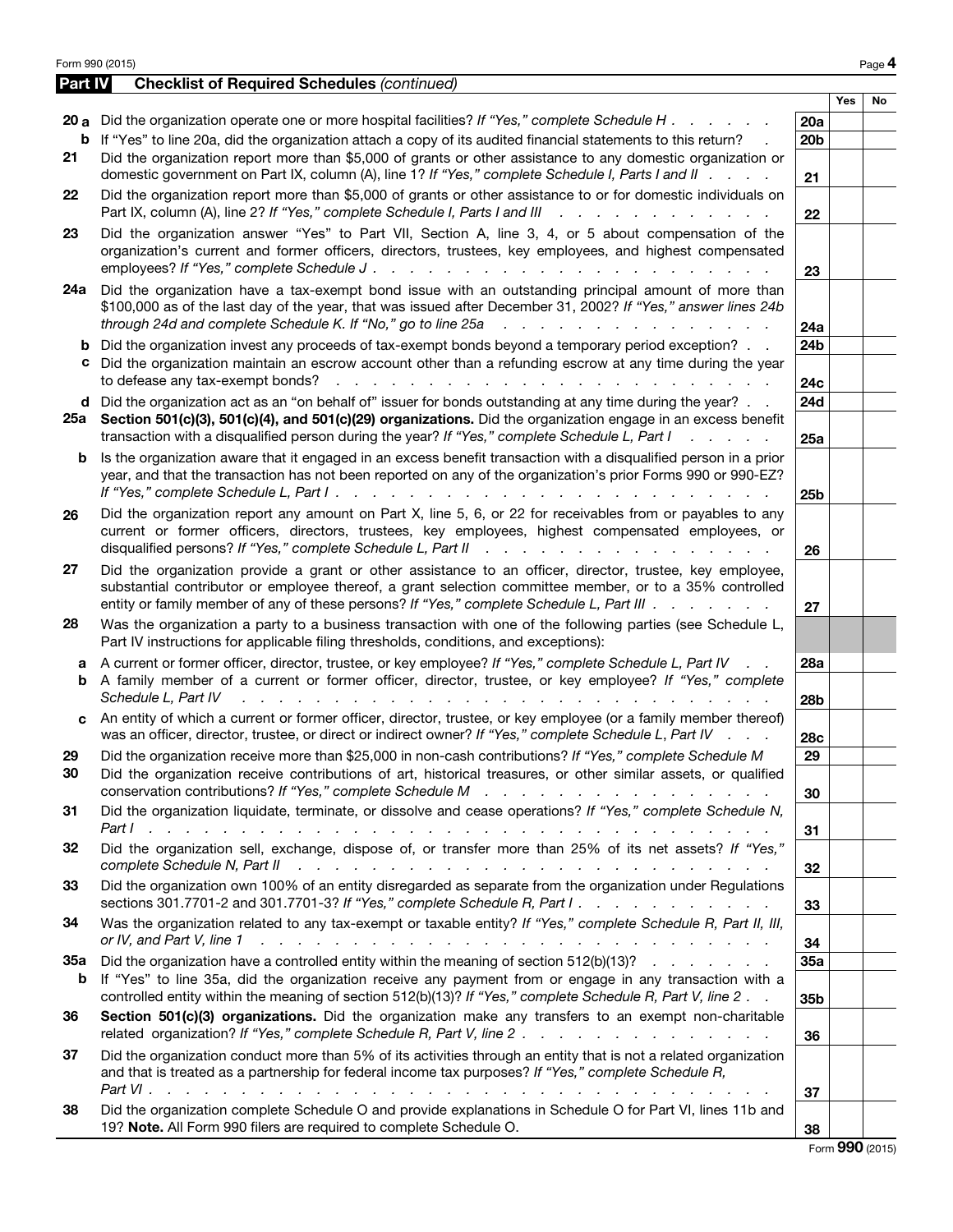| Form 990 (2015) |                                                                                                                                                                                                                           |                |     | Page 5 |
|-----------------|---------------------------------------------------------------------------------------------------------------------------------------------------------------------------------------------------------------------------|----------------|-----|--------|
| Part V          | <b>Statements Regarding Other IRS Filings and Tax Compliance</b>                                                                                                                                                          |                |     |        |
|                 | Check if Schedule O contains a response or note to any line in this Part V                                                                                                                                                |                |     |        |
|                 |                                                                                                                                                                                                                           |                | Yes | No     |
| 1a              | Enter the number reported in Box 3 of Form 1096. Enter -0- if not applicable<br>1a                                                                                                                                        |                |     |        |
| b               | Enter the number of Forms W-2G included in line 1a. Enter -0- if not applicable<br>1 <sub>b</sub>                                                                                                                         |                |     |        |
| с               | Did the organization comply with backup withholding rules for reportable payments to vendors and                                                                                                                          |                |     |        |
|                 | reportable gaming (gambling) winnings to prize winners?                                                                                                                                                                   | 1c             |     |        |
| 2a              | Enter the number of employees reported on Form W-3, Transmittal of Wage and Tax                                                                                                                                           |                |     |        |
|                 | Statements, filed for the calendar year ending with or within the year covered by this return<br>2a                                                                                                                       |                |     |        |
| b               | If at least one is reported on line 2a, did the organization file all required federal employment tax returns? .                                                                                                          | 2b             |     |        |
|                 | Note. If the sum of lines 1a and 2a is greater than 250, you may be required to e-file (see instructions).                                                                                                                |                |     |        |
| За              | Did the organization have unrelated business gross income of \$1,000 or more during the year?<br>and a strategic                                                                                                          | 3a             |     |        |
| b               | If "Yes," has it filed a Form 990-T for this year? If "No" to line 3b, provide an explanation in Schedule O                                                                                                               | 3 <sub>b</sub> |     |        |
| 4a              | At any time during the calendar year, did the organization have an interest in, or a signature or other authority                                                                                                         |                |     |        |
|                 | over, a financial account in a foreign country (such as a bank account, securities account, or other financial<br>$account)?$ .<br>and the control of                                                                     |                |     |        |
|                 | and a strain and a strain of                                                                                                                                                                                              | 4a             |     |        |
| b               | If "Yes," enter the name of the foreign country: ▶                                                                                                                                                                        |                |     |        |
|                 | See instructions for filing requirements for FinCEN Form 114, Report of Foreign Bank and Financial Accounts<br>(FBAR).                                                                                                    |                |     |        |
|                 |                                                                                                                                                                                                                           |                |     |        |
| 5a<br>b         | Was the organization a party to a prohibited tax shelter transaction at any time during the tax year?<br>Did any taxable party notify the organization that it was or is a party to a prohibited tax shelter transaction? | 5a<br>5b       |     |        |
| с               | If "Yes" to line 5a or 5b, did the organization file Form 8886-T?                                                                                                                                                         | 5 <sub>c</sub> |     |        |
| 6a              | Does the organization have annual gross receipts that are normally greater than \$100,000, and did the                                                                                                                    |                |     |        |
|                 | organization solicit any contributions that were not tax deductible as charitable contributions?                                                                                                                          | 6a             |     |        |
| b               | If "Yes," did the organization include with every solicitation an express statement that such contributions or                                                                                                            |                |     |        |
|                 | gifts were not tax deductible?                                                                                                                                                                                            | 6b             |     |        |
| 7               | Organizations that may receive deductible contributions under section 170(c).                                                                                                                                             |                |     |        |
| а               | Did the organization receive a payment in excess of \$75 made partly as a contribution and partly for goods                                                                                                               |                |     |        |
|                 | and services provided to the payor?.<br>the contract of the contract of the contract of the con-                                                                                                                          | 7a             |     |        |
| b               | If "Yes," did the organization notify the donor of the value of the goods or services provided?                                                                                                                           | 7b             |     |        |
| с               | Did the organization sell, exchange, or otherwise dispose of tangible personal property for which it was                                                                                                                  |                |     |        |
|                 | required to file Form 8282?.<br>and the contract of the con-<br>and the contract of the con-                                                                                                                              | 7c             |     |        |
| d               | If "Yes," indicate the number of Forms 8282 filed during the year<br>7d                                                                                                                                                   |                |     |        |
| е               | Did the organization receive any funds, directly or indirectly, to pay premiums on a personal benefit contract?                                                                                                           | 7e             |     |        |
| f               | Did the organization, during the year, pay premiums, directly or indirectly, on a personal benefit contract? .                                                                                                            | 7f             |     |        |
| g               | If the organization received a contribution of qualified intellectual property, did the organization file Form 8899 as required?                                                                                          | 7g             |     |        |
| n               | If the organization received a contribution of cars, boats, airplanes, or other vehicles, did the organization file a Form 1098-C?                                                                                        | 7h             |     |        |
| 8               | Sponsoring organizations maintaining donor advised funds. Did a donor advised fund maintained by the                                                                                                                      |                |     |        |
|                 | sponsoring organization have excess business holdings at any time during the year?.                                                                                                                                       | 8              |     |        |
| 9               | Sponsoring organizations maintaining donor advised funds.                                                                                                                                                                 |                |     |        |
| a               | Did the sponsoring organization make any taxable distributions under section 4966?                                                                                                                                        | 9а             |     |        |
| b               | Did the sponsoring organization make a distribution to a donor, donor advisor, or related person?                                                                                                                         | 9b             |     |        |
| 10              | Section 501(c)(7) organizations. Enter:                                                                                                                                                                                   |                |     |        |
| a<br>b          | Initiation fees and capital contributions included on Part VIII, line 12<br>10a<br>Gross receipts, included on Form 990, Part VIII, line 12, for public use of club facilities<br>10 <sub>b</sub>                         |                |     |        |
| 11              | Section 501(c)(12) organizations. Enter:                                                                                                                                                                                  |                |     |        |
| a               | Gross income from members or shareholders.<br>11a                                                                                                                                                                         |                |     |        |
| b               | Gross income from other sources (Do not net amounts due or paid to other sources                                                                                                                                          |                |     |        |
|                 | against amounts due or received from them.).<br>the contract of the contract of the contract of the contract of the contract of the contract of the contract of<br>11 <sub>b</sub>                                        |                |     |        |
| 12a             | Section 4947(a)(1) non-exempt charitable trusts. Is the organization filing Form 990 in lieu of Form 1041?                                                                                                                | 12a            |     |        |
| b               | If "Yes," enter the amount of tax-exempt interest received or accrued during the year<br>12 <sub>b</sub>                                                                                                                  |                |     |        |
| 13              | Section 501(c)(29) qualified nonprofit health insurance issuers.                                                                                                                                                          |                |     |        |
| а               | Is the organization licensed to issue qualified health plans in more than one state?                                                                                                                                      | 13а            |     |        |
|                 | Note. See the instructions for additional information the organization must report on Schedule O.                                                                                                                         |                |     |        |
| b               | Enter the amount of reserves the organization is required to maintain by the states in which                                                                                                                              |                |     |        |
|                 | the organization is licensed to issue qualified health plans<br>13 <sub>b</sub>                                                                                                                                           |                |     |        |
| с               | Enter the amount of reserves on hand<br>13 <sub>c</sub>                                                                                                                                                                   |                |     |        |
| 14a             | Did the organization receive any payments for indoor tanning services during the tax year?.<br><b>Service Control</b>                                                                                                     | 14a            |     |        |
| b               | If "Yes," has it filed a Form 720 to report these payments? If "No," provide an explanation in Schedule O                                                                                                                 | 14b            |     |        |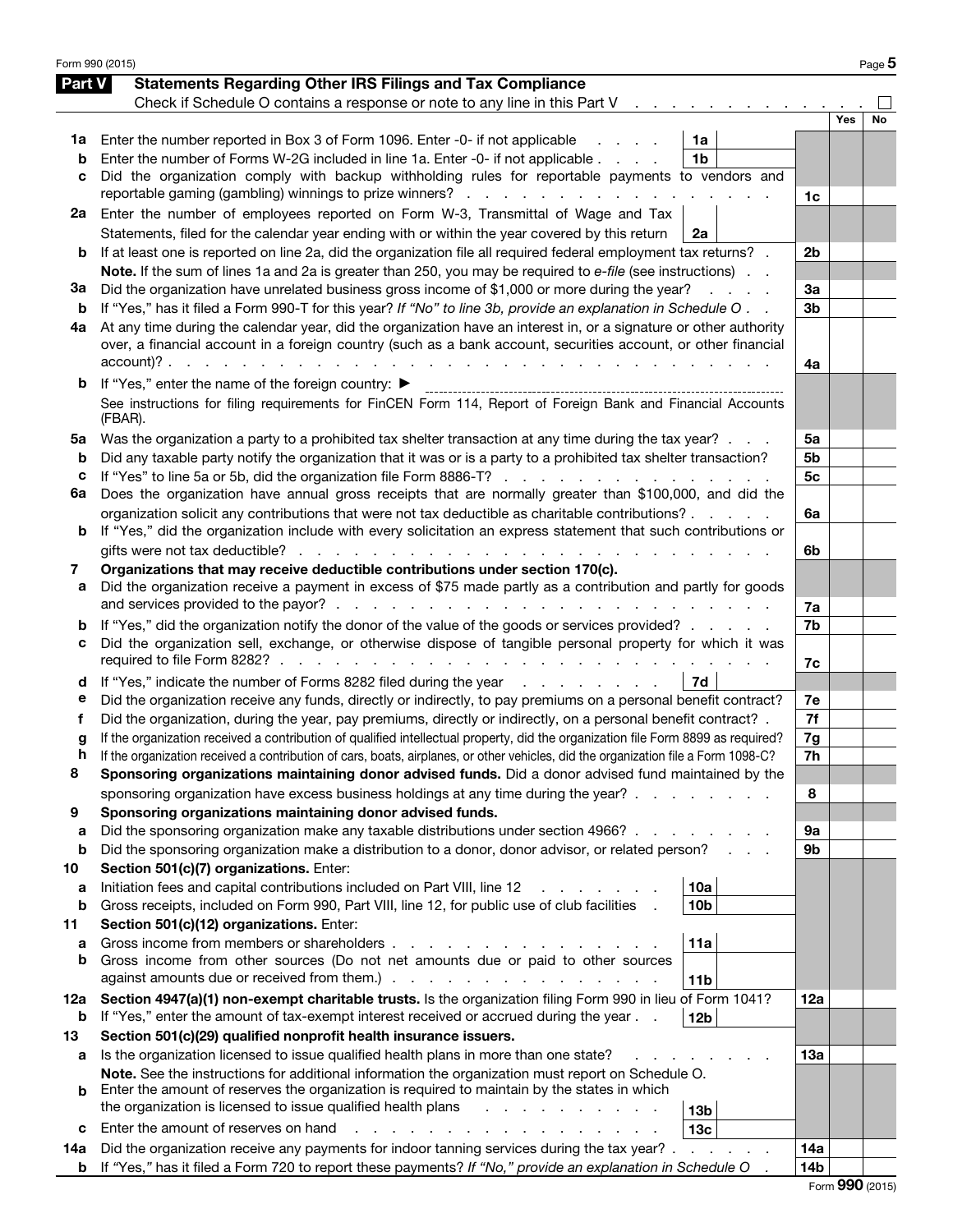|                | Form 990 (2015)                                                                                                                                                                                                                                                             |                                                                                                                 |                 |     | Page $6$ |
|----------------|-----------------------------------------------------------------------------------------------------------------------------------------------------------------------------------------------------------------------------------------------------------------------------|-----------------------------------------------------------------------------------------------------------------|-----------------|-----|----------|
| <b>Part VI</b> | Governance, Management, and Disclosure For each "Yes" response to lines 2 through 7b below, and for a "No"<br>response to line 8a, 8b, or 10b below, describe the circumstances, processes, or changes in Schedule O. See instructions.                                     |                                                                                                                 |                 |     |          |
|                | Check if Schedule O contains a response or note to any line in this Part VI                                                                                                                                                                                                 |                                                                                                                 |                 |     |          |
|                | <b>Section A. Governing Body and Management</b>                                                                                                                                                                                                                             |                                                                                                                 |                 |     |          |
|                |                                                                                                                                                                                                                                                                             |                                                                                                                 |                 | Yes | No       |
|                | 1a Enter the number of voting members of the governing body at the end of the tax year.                                                                                                                                                                                     | 1a                                                                                                              |                 |     |          |
|                | If there are material differences in voting rights among members of the governing body, or<br>if the governing body delegated broad authority to an executive committee or similar                                                                                          |                                                                                                                 |                 |     |          |
|                | committee, explain in Schedule O.                                                                                                                                                                                                                                           |                                                                                                                 |                 |     |          |
| b              | Enter the number of voting members included in line 1a, above, who are independent                                                                                                                                                                                          | 1b                                                                                                              |                 |     |          |
| 2              | Did any officer, director, trustee, or key employee have a family relationship or a business relationship with                                                                                                                                                              |                                                                                                                 |                 |     |          |
|                | any other officer, director, trustee, or key employee?<br>de la caractería de la caractería de la caractería                                                                                                                                                                |                                                                                                                 | $\mathbf{2}$    |     |          |
| 3              | Did the organization delegate control over management duties customarily performed by or under the direct<br>supervision of officers, directors, or trustees, or key employees to a management company or other person?                                                     |                                                                                                                 | 3               |     |          |
| 4              | Did the organization make any significant changes to its governing documents since the prior Form 990 was filed?                                                                                                                                                            |                                                                                                                 | 4               |     |          |
| 5              | Did the organization become aware during the year of a significant diversion of the organization's assets?.                                                                                                                                                                 |                                                                                                                 | 5               |     |          |
| 6              |                                                                                                                                                                                                                                                                             |                                                                                                                 | 6               |     |          |
| 7a             | Did the organization have members, stockholders, or other persons who had the power to elect or appoint                                                                                                                                                                     |                                                                                                                 |                 |     |          |
|                | one or more members of the governing body?                                                                                                                                                                                                                                  |                                                                                                                 | 7a              |     |          |
| b              | Are any governance decisions of the organization reserved to (or subject to approval by) members,                                                                                                                                                                           |                                                                                                                 |                 |     |          |
|                |                                                                                                                                                                                                                                                                             |                                                                                                                 | 7b              |     |          |
| 8              | Did the organization contemporaneously document the meetings held or written actions undertaken during<br>the year by the following:                                                                                                                                        |                                                                                                                 |                 |     |          |
| а              | The governing body? $\ldots$ $\ldots$ $\ldots$ $\ldots$ $\ldots$ $\ldots$                                                                                                                                                                                                   |                                                                                                                 | 8а              |     |          |
| b              |                                                                                                                                                                                                                                                                             |                                                                                                                 | 8b              |     |          |
| 9              | Is there any officer, director, trustee, or key employee listed in Part VII, Section A, who cannot be reached at                                                                                                                                                            |                                                                                                                 |                 |     |          |
|                | the organization's mailing address? If "Yes," provide the names and addresses in Schedule O.                                                                                                                                                                                |                                                                                                                 | 9               |     |          |
|                | Section B. Policies (This Section B requests information about policies not required by the Internal Revenue Code.)                                                                                                                                                         |                                                                                                                 |                 |     |          |
|                |                                                                                                                                                                                                                                                                             |                                                                                                                 |                 | Yes | No       |
| 10a            | Did the organization have local chapters, branches, or affiliates?<br>and a straight and a                                                                                                                                                                                  |                                                                                                                 | 10a             |     |          |
| b              | If "Yes," did the organization have written policies and procedures governing the activities of such chapters,<br>affiliates, and branches to ensure their operations are consistent with the organization's exempt purposes?                                               |                                                                                                                 |                 |     |          |
|                | Has the organization provided a complete copy of this Form 990 to all members of its governing body before filing the form?                                                                                                                                                 |                                                                                                                 | 10 <sub>b</sub> |     |          |
| 11a            |                                                                                                                                                                                                                                                                             |                                                                                                                 | 11a             |     |          |
| b              | Describe in Schedule O the process, if any, used by the organization to review this Form 990.<br>Did the organization have a written conflict of interest policy? If "No," go to line 13                                                                                    |                                                                                                                 | 12a             |     |          |
| 12a<br>b       | $\mathbf{r}$ and $\mathbf{r}$<br>Were officers, directors, or trustees, and key employees required to disclose annually interests that could give rise to conflicts?                                                                                                        |                                                                                                                 | 12 <sub>b</sub> |     |          |
|                | Did the organization regularly and consistently monitor and enforce compliance with the policy? If "Yes,                                                                                                                                                                    |                                                                                                                 |                 |     |          |
|                | describe in Schedule O how this was done.<br>and the contract of the contract of the contract of the contract of the contract of the contract of the contract of the contract of the contract of the contract of the contract of the contract of the contract of the contra |                                                                                                                 | 12 <sub>c</sub> |     |          |
| 13             |                                                                                                                                                                                                                                                                             |                                                                                                                 | 13              |     |          |
| 14             | Did the organization have a written document retention and destruction policy?                                                                                                                                                                                              | and the state of the state of the state of the state of the state of the state of the state of the state of the | 14              |     |          |
| 15             | Did the process for determining compensation of the following persons include a review and approval by                                                                                                                                                                      |                                                                                                                 |                 |     |          |
|                | independent persons, comparability data, and contemporaneous substantiation of the deliberation and decision?                                                                                                                                                               |                                                                                                                 |                 |     |          |
| а              | The organization's CEO, Executive Director, or top management official enterstance of the organization's CEO, Executive Director, or top management official                                                                                                                |                                                                                                                 | 15a             |     |          |
| b              |                                                                                                                                                                                                                                                                             |                                                                                                                 | <b>15b</b>      |     |          |
|                | If "Yes" to line 15a or 15b, describe the process in Schedule O (see instructions).                                                                                                                                                                                         |                                                                                                                 |                 |     |          |
| 16a            | Did the organization invest in, contribute assets to, or participate in a joint venture or similar arrangement                                                                                                                                                              |                                                                                                                 |                 |     |          |
|                |                                                                                                                                                                                                                                                                             | <b>Contract Contract</b>                                                                                        | 16a             |     |          |
|                | If "Yes," did the organization follow a written policy or procedure requiring the organization to evaluate its                                                                                                                                                              |                                                                                                                 |                 |     |          |
| b              |                                                                                                                                                                                                                                                                             |                                                                                                                 |                 |     |          |
|                | participation in joint venture arrangements under applicable federal tax law, and take steps to safeguard the                                                                                                                                                               |                                                                                                                 |                 |     |          |
|                | organization's exempt status with respect to such arrangements?                                                                                                                                                                                                             |                                                                                                                 | 16 <sub>b</sub> |     |          |
|                | <b>Section C. Disclosure</b>                                                                                                                                                                                                                                                |                                                                                                                 |                 |     |          |
| 17             | List the states with which a copy of this Form 990 is required to be filed >                                                                                                                                                                                                |                                                                                                                 |                 |     |          |
| 18             | Section 6104 requires an organization to make its Forms 1023 (or 1024 if applicable), 990, and 990-T (Section 501(c)(3)s only)                                                                                                                                              |                                                                                                                 |                 |     |          |
|                | available for public inspection. Indicate how you made these available. Check all that apply.<br>Own website   Another's website   Upon request   Other (explain in Schedule O)                                                                                             |                                                                                                                 |                 |     |          |

| $\blacksquare$ $\blacksquare$ $\blacksquare$ $\blacksquare$ $\blacksquare$ $\blacksquare$ $\blacksquare$ $\blacksquare$ $\blacksquare$ $\blacksquare$ $\blacksquare$ $\blacksquare$ $\blacksquare$ $\blacksquare$ $\blacksquare$ $\blacksquare$ $\blacksquare$ $\blacksquare$ $\blacksquare$ $\blacksquare$ $\blacksquare$ $\blacksquare$ $\blacksquare$ $\blacksquare$ $\blacksquare$ $\blacksquare$ $\blacksquare$ $\blacksquare$ $\blacksquare$ $\blacksquare$ $\blacksquare$ $\blacks$<br>$\Box$ open request $\Box$ other [explain in concurse) |
|------------------------------------------------------------------------------------------------------------------------------------------------------------------------------------------------------------------------------------------------------------------------------------------------------------------------------------------------------------------------------------------------------------------------------------------------------------------------------------------------------------------------------------------------------|
| Describe in Schedule O whether (and if so, how) the organization made its governing documents, conflict of interest policy, and                                                                                                                                                                                                                                                                                                                                                                                                                      |
| financial statements available to the public during the tax year.                                                                                                                                                                                                                                                                                                                                                                                                                                                                                    |

20 State the name, address, and telephone number of the person who possesses the organization's books and records: ▶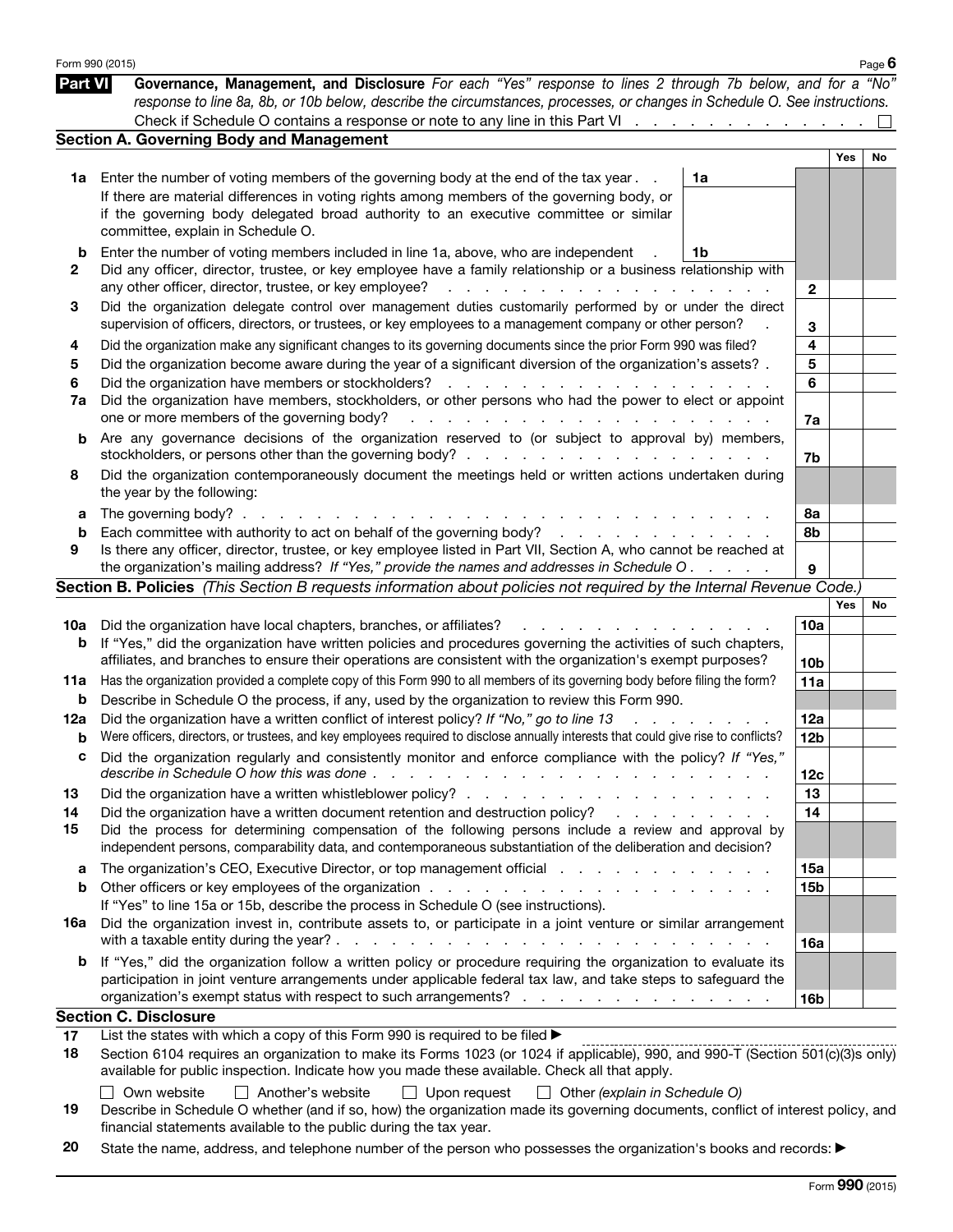## Part VII Compensation of Officers, Directors, Trustees, Key Employees, Highest Compensated Employees, and Independent Contractors

Check if Schedule O contains a response or note to any line in this Part VII . . . . . . . . . . . . . .  $\Box$ 

Section A. Officers, Directors, Trustees, Key Employees, and Highest Compensated Employees

1a Complete this table for all persons required to be listed. Report compensation for the calendar year ending with or within the organization's tax year.

• List all of the organization's current officers, directors, trustees (whether individuals or organizations), regardless of amount of compensation. Enter -0- in columns (D), (E), and (F) if no compensation was paid.

• List all of the organization's current key employees, if any. See instructions for definition of "key employee."

• List the organization's five current highest compensated employees (other than an officer, director, trustee, or key employee) who received reportable compensation (Box 5 of Form W-2 and/or Box 7 of Form 1099-MISC) of more than \$100,000 from the organization and any related organizations.

• List all of the organization's former officers, key employees, and highest compensated employees who received more than \$100,000 of reportable compensation from the organization and any related organizations.

• List all of the organization's former directors or trustees that received, in the capacity as a former director or trustee of the organization, more than \$10,000 of reportable compensation from the organization and any related organizations.

List persons in the following order: individual trustees or directors; institutional trustees; officers; key employees; highest compensated employees; and former such persons.

 $\Box$  Check this box if neither the organization nor any related organization compensated any current officer, director, or trustee.

|                |                               | (C)                                     |                       |         |              |                                 |        |                 |                          |                             |
|----------------|-------------------------------|-----------------------------------------|-----------------------|---------|--------------|---------------------------------|--------|-----------------|--------------------------|-----------------------------|
| (A)            | (B)                           | Position<br>(do not check more than one |                       | (D)     | (E)          | (F)                             |        |                 |                          |                             |
| Name and Title | Average                       |                                         |                       |         |              | box, unless person is both an   |        | Reportable      | Reportable               | Estimated                   |
|                | hours per                     |                                         |                       |         |              | officer and a director/trustee) |        | compensation    | compensation from        | amount of                   |
|                | week (list any<br>hours for   |                                         |                       |         |              |                                 |        | from<br>the     | related<br>organizations | other<br>compensation       |
|                | related                       |                                         |                       | Officer |              |                                 | Former | organization    | (W-2/1099-MISC)          | from the                    |
|                | organizations<br>below dotted |                                         |                       |         | Key employee |                                 |        | (W-2/1099-MISC) |                          | organization<br>and related |
|                | line)                         | Individual trustee<br>or director       |                       |         |              |                                 |        |                 |                          | organizations               |
|                |                               |                                         | Institutional trustee |         |              | Highest compensated<br>employee |        |                 |                          |                             |
|                |                               |                                         |                       |         |              |                                 |        |                 |                          |                             |
|                |                               |                                         |                       |         |              |                                 |        |                 |                          |                             |
| (1)            |                               |                                         |                       |         |              |                                 |        |                 |                          |                             |
|                |                               |                                         |                       |         |              |                                 |        |                 |                          |                             |
| (2)            |                               |                                         |                       |         |              |                                 |        |                 |                          |                             |
|                |                               |                                         |                       |         |              |                                 |        |                 |                          |                             |
| (3)            |                               |                                         |                       |         |              |                                 |        |                 |                          |                             |
| (4)            |                               |                                         |                       |         |              |                                 |        |                 |                          |                             |
|                |                               |                                         |                       |         |              |                                 |        |                 |                          |                             |
| (5)            |                               |                                         |                       |         |              |                                 |        |                 |                          |                             |
|                |                               |                                         |                       |         |              |                                 |        |                 |                          |                             |
| (6)            |                               |                                         |                       |         |              |                                 |        |                 |                          |                             |
|                |                               |                                         |                       |         |              |                                 |        |                 |                          |                             |
| (7)            |                               |                                         |                       |         |              |                                 |        |                 |                          |                             |
|                |                               |                                         |                       |         |              |                                 |        |                 |                          |                             |
| (8)            |                               |                                         |                       |         |              |                                 |        |                 |                          |                             |
|                |                               |                                         |                       |         |              |                                 |        |                 |                          |                             |
| (9)            |                               |                                         |                       |         |              |                                 |        |                 |                          |                             |
|                |                               |                                         |                       |         |              |                                 |        |                 |                          |                             |
| (10)           |                               |                                         |                       |         |              |                                 |        |                 |                          |                             |
|                |                               |                                         |                       |         |              |                                 |        |                 |                          |                             |
| (11)           |                               |                                         |                       |         |              |                                 |        |                 |                          |                             |
| (12)           |                               |                                         |                       |         |              |                                 |        |                 |                          |                             |
|                |                               |                                         |                       |         |              |                                 |        |                 |                          |                             |
| (13)           |                               |                                         |                       |         |              |                                 |        |                 |                          |                             |
|                |                               |                                         |                       |         |              |                                 |        |                 |                          |                             |
| (14)           |                               |                                         |                       |         |              |                                 |        |                 |                          |                             |
|                |                               |                                         |                       |         |              |                                 |        |                 |                          |                             |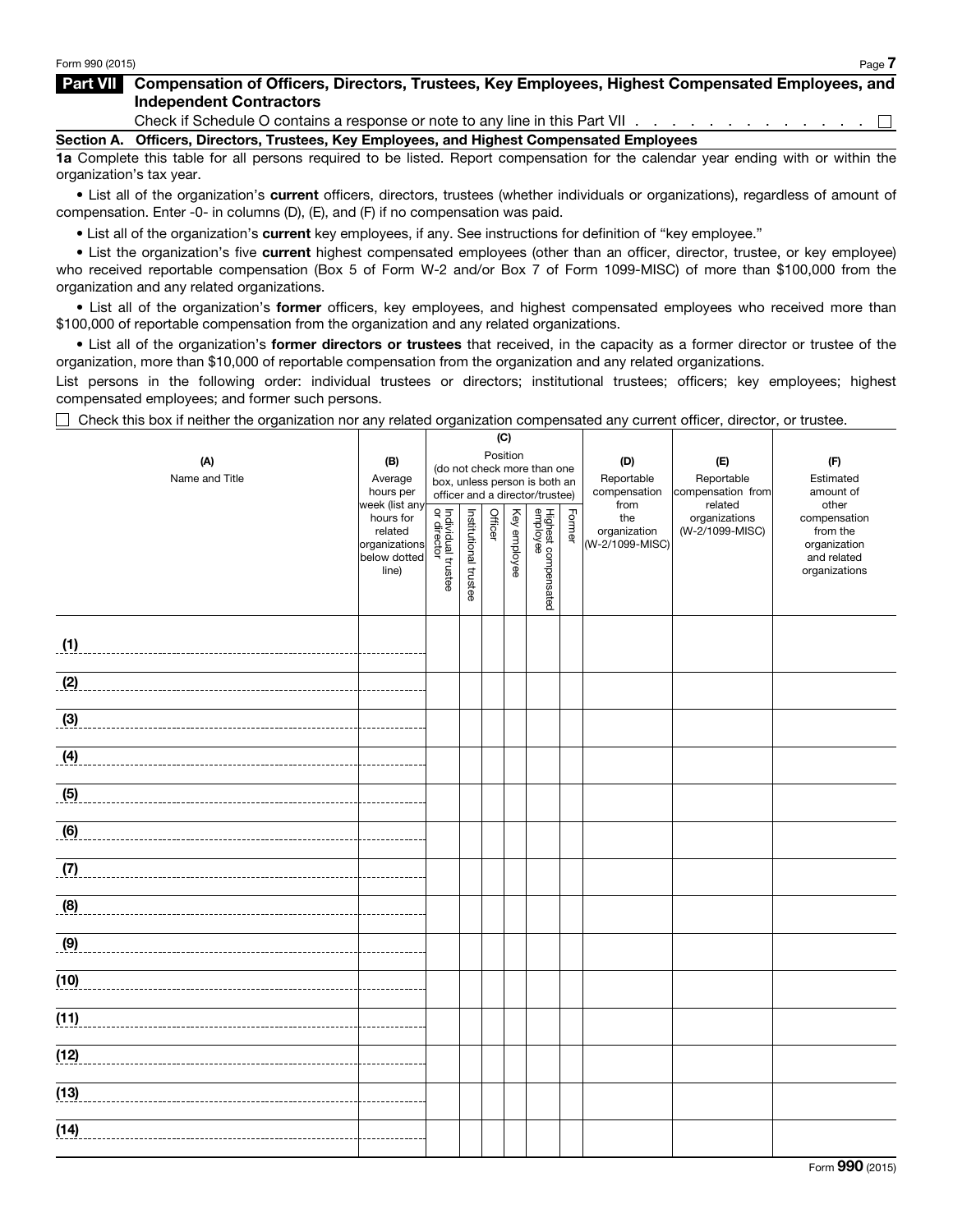| <b>Part VII</b> | Section A. Officers, Directors, Trustees, Key Employees, and Highest Compensated Employees (continued)                     |                                                 |              |                       |         |              |                                 |        |                                                                |                              |                             |
|-----------------|----------------------------------------------------------------------------------------------------------------------------|-------------------------------------------------|--------------|-----------------------|---------|--------------|---------------------------------|--------|----------------------------------------------------------------|------------------------------|-----------------------------|
|                 |                                                                                                                            |                                                 |              |                       |         | (C)          |                                 |        |                                                                |                              |                             |
|                 | (A)                                                                                                                        | (B)                                             |              |                       |         | Position     | (do not check more than one     |        | (D)                                                            | (E)                          | (F)                         |
|                 | Name and title                                                                                                             | Average                                         |              |                       |         |              | box, unless person is both an   |        | Reportable                                                     | Reportable                   | Estimated                   |
|                 |                                                                                                                            | hours per<br>week (list any                     |              |                       |         |              | officer and a director/trustee) |        | compensation<br>from                                           | compensation from<br>related | amount of<br>other          |
|                 |                                                                                                                            | hours for                                       | Individual t |                       | Officer |              |                                 | Former | the                                                            | organizations                | compensation                |
|                 |                                                                                                                            | related                                         |              |                       |         |              |                                 |        | organization                                                   | (W-2/1099-MISC)              | from the                    |
|                 |                                                                                                                            | organizations<br>below dotted                   |              |                       |         | Key employee |                                 |        | (W-2/1099-MISC)                                                |                              | organization<br>and related |
|                 |                                                                                                                            | line)                                           | trustee      |                       |         |              |                                 |        |                                                                |                              | organizations               |
|                 |                                                                                                                            |                                                 |              | Institutional trustee |         |              | Highest compensated<br>employee |        |                                                                |                              |                             |
|                 |                                                                                                                            |                                                 |              |                       |         |              |                                 |        |                                                                |                              |                             |
| (15)            |                                                                                                                            |                                                 |              |                       |         |              |                                 |        |                                                                |                              |                             |
|                 |                                                                                                                            |                                                 |              |                       |         |              |                                 |        |                                                                |                              |                             |
| (16)            |                                                                                                                            |                                                 |              |                       |         |              |                                 |        |                                                                |                              |                             |
|                 |                                                                                                                            |                                                 |              |                       |         |              |                                 |        |                                                                |                              |                             |
| (17)            |                                                                                                                            |                                                 |              |                       |         |              |                                 |        |                                                                |                              |                             |
|                 |                                                                                                                            |                                                 |              |                       |         |              |                                 |        |                                                                |                              |                             |
| (18)            |                                                                                                                            |                                                 |              |                       |         |              |                                 |        |                                                                |                              |                             |
|                 |                                                                                                                            |                                                 |              |                       |         |              |                                 |        |                                                                |                              |                             |
| (19)            |                                                                                                                            |                                                 |              |                       |         |              |                                 |        |                                                                |                              |                             |
|                 |                                                                                                                            |                                                 |              |                       |         |              |                                 |        |                                                                |                              |                             |
| (20)            |                                                                                                                            |                                                 |              |                       |         |              |                                 |        |                                                                |                              |                             |
|                 |                                                                                                                            |                                                 |              |                       |         |              |                                 |        |                                                                |                              |                             |
| (21)            |                                                                                                                            |                                                 |              |                       |         |              |                                 |        |                                                                |                              |                             |
| (22)            |                                                                                                                            |                                                 |              |                       |         |              |                                 |        |                                                                |                              |                             |
|                 |                                                                                                                            |                                                 |              |                       |         |              |                                 |        |                                                                |                              |                             |
| (23)            |                                                                                                                            |                                                 |              |                       |         |              |                                 |        |                                                                |                              |                             |
|                 |                                                                                                                            |                                                 |              |                       |         |              |                                 |        |                                                                |                              |                             |
| (24)            |                                                                                                                            |                                                 |              |                       |         |              |                                 |        |                                                                |                              |                             |
|                 |                                                                                                                            |                                                 |              |                       |         |              |                                 |        |                                                                |                              |                             |
| (25)            |                                                                                                                            |                                                 |              |                       |         |              |                                 |        |                                                                |                              |                             |
|                 |                                                                                                                            |                                                 |              |                       |         |              |                                 |        |                                                                |                              |                             |
| 1b.             | Sub-total.                                                                                                                 |                                                 |              |                       |         |              |                                 |        |                                                                |                              |                             |
| C               | Total from continuation sheets to Part VII, Section A                                                                      |                                                 |              |                       |         |              |                                 |        |                                                                |                              |                             |
| d               | Total (add lines 1b and 1c).                                                                                               | the contract of the contract of the contract of |              |                       |         |              |                                 |        |                                                                |                              |                             |
| 2               | Total number of individuals (including but not limited to those listed above) who received more than \$100,000 of          |                                                 |              |                       |         |              |                                 |        |                                                                |                              |                             |
|                 | reportable compensation from the organization ▶                                                                            |                                                 |              |                       |         |              |                                 |        |                                                                |                              |                             |
|                 |                                                                                                                            |                                                 |              |                       |         |              |                                 |        |                                                                |                              | Yes<br>No                   |
| З               | Did the organization list any former officer, director, or trustee, key employee, or highest compensated                   |                                                 |              |                       |         |              |                                 |        |                                                                |                              |                             |
|                 | employee on line 1a? If "Yes," complete Schedule J for such individual                                                     |                                                 |              |                       |         |              |                                 |        | $\mathbf{r}$ and $\mathbf{r}$<br>$\mathbf{r}$ and $\mathbf{r}$ |                              | 3                           |
| 4               | For any individual listed on line 1a, is the sum of reportable compensation and other compensation from the                |                                                 |              |                       |         |              |                                 |        |                                                                |                              |                             |
|                 | organization and related organizations greater than \$150,000? If "Yes," complete Schedule J for such                      |                                                 |              |                       |         |              |                                 |        |                                                                |                              |                             |
|                 | individual.                                                                                                                | $\mathbf{r}$ , $\mathbf{r}$                     |              |                       |         |              |                                 |        |                                                                |                              | 4                           |
| 5               | Did any person listed on line 1a receive or accrue compensation from any unrelated organization or individual              |                                                 |              |                       |         |              |                                 |        |                                                                |                              |                             |
|                 | for services rendered to the organization? If "Yes," complete Schedule J for such person                                   |                                                 |              |                       |         |              |                                 |        |                                                                |                              | 5                           |
|                 | <b>Section B. Independent Contractors</b>                                                                                  |                                                 |              |                       |         |              |                                 |        |                                                                |                              |                             |
| 1               | Complete this table for your five highest compensated independent contractors that received more than \$100,000 of         |                                                 |              |                       |         |              |                                 |        |                                                                |                              |                             |
|                 | compensation from the organization. Report compensation for the calendar year ending with or within the organization's tax |                                                 |              |                       |         |              |                                 |        |                                                                |                              |                             |
|                 | year.                                                                                                                      |                                                 |              |                       |         |              |                                 |        |                                                                |                              |                             |

|   | (M)<br>Name and business address                                                                                                                                      | (B)<br>Description of services | (C)<br>Compensation |
|---|-----------------------------------------------------------------------------------------------------------------------------------------------------------------------|--------------------------------|---------------------|
|   |                                                                                                                                                                       |                                |                     |
|   |                                                                                                                                                                       |                                |                     |
|   |                                                                                                                                                                       |                                |                     |
|   |                                                                                                                                                                       |                                |                     |
|   |                                                                                                                                                                       |                                |                     |
| 2 | Total number of independent contractors (including but not limited to those listed above) who<br>received more than \$100,000 of compensation from the organization ▶ |                                |                     |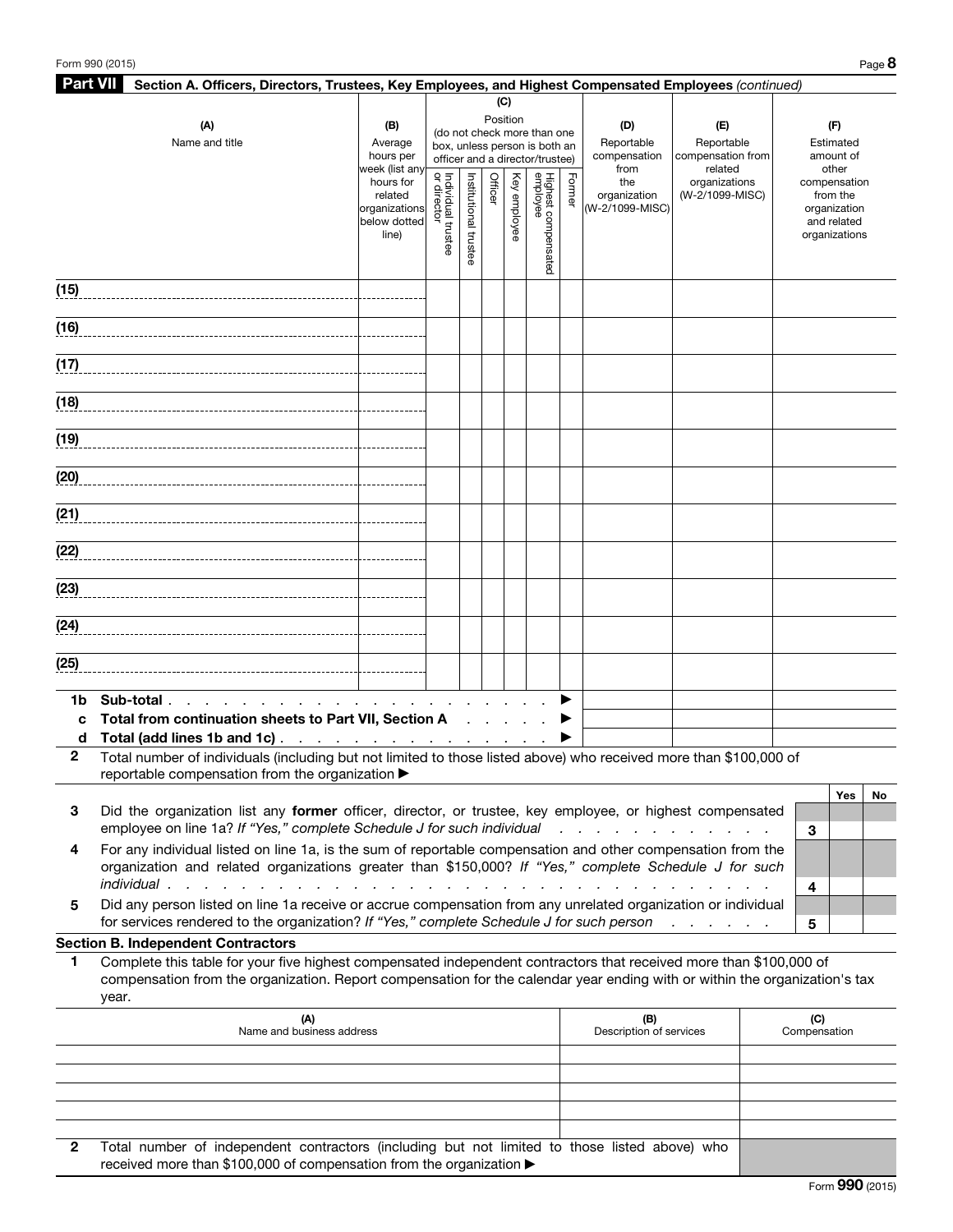Form 990 (2015) Page  $9$ 

| <b>Part VIII</b>                                          |                  | <b>Statement of Revenue</b>                                                   |                                                |                      |                                                    |                                         |                                                                  |
|-----------------------------------------------------------|------------------|-------------------------------------------------------------------------------|------------------------------------------------|----------------------|----------------------------------------------------|-----------------------------------------|------------------------------------------------------------------|
|                                                           |                  | Check if Schedule O contains a response or note to any line in this Part VIII |                                                | (A)<br>Total revenue | (B)<br>Related or<br>exempt<br>function<br>revenue | (C)<br>Unrelated<br>business<br>revenue | (D)<br>Revenue<br>excluded from tax<br>under sections<br>512-514 |
| Contributions, Gifts, Grants<br>and Other Similar Amounts | 1a<br>b          | Federated campaigns<br>Membership dues                                        | 1a<br>1 <sub>b</sub>                           |                      |                                                    |                                         |                                                                  |
|                                                           | c                | Fundraising events                                                            | 1 <sub>c</sub>                                 |                      |                                                    |                                         |                                                                  |
|                                                           | d                | Related organizations                                                         | 1 <sub>d</sub>                                 |                      |                                                    |                                         |                                                                  |
|                                                           | е                | Government grants (contributions)                                             | 1e                                             |                      |                                                    |                                         |                                                                  |
|                                                           | f                | All other contributions, gifts, grants,                                       |                                                |                      |                                                    |                                         |                                                                  |
|                                                           |                  | and similar amounts not included above                                        | 1f                                             |                      |                                                    |                                         |                                                                  |
|                                                           |                  |                                                                               |                                                |                      |                                                    |                                         |                                                                  |
|                                                           | g                | Noncash contributions included in lines 1a-1f: \$                             |                                                |                      |                                                    |                                         |                                                                  |
|                                                           | h                | Total. Add lines 1a-1f                                                        |                                                |                      |                                                    |                                         |                                                                  |
| Program Service Revenue                                   |                  |                                                                               | <b>Business Code</b>                           |                      |                                                    |                                         |                                                                  |
|                                                           | 2a               |                                                                               |                                                |                      |                                                    |                                         |                                                                  |
|                                                           | b                |                                                                               |                                                |                      |                                                    |                                         |                                                                  |
|                                                           | c                |                                                                               |                                                |                      |                                                    |                                         |                                                                  |
|                                                           | d                |                                                                               |                                                |                      |                                                    |                                         |                                                                  |
|                                                           | е                |                                                                               |                                                |                      |                                                    |                                         |                                                                  |
|                                                           | f                | All other program service revenue.                                            |                                                |                      |                                                    |                                         |                                                                  |
|                                                           | g                | Total. Add lines 2a-2f                                                        | ▶                                              |                      |                                                    |                                         |                                                                  |
|                                                           | 3                | Investment income (including dividends, interest,                             |                                                |                      |                                                    |                                         |                                                                  |
|                                                           |                  | and other similar amounts) $\cdots$ $\cdots$                                  |                                                |                      |                                                    |                                         |                                                                  |
|                                                           | 4                | Income from investment of tax-exempt bond proceeds >                          |                                                |                      |                                                    |                                         |                                                                  |
|                                                           | 5                | Royalties                                                                     |                                                |                      |                                                    |                                         |                                                                  |
|                                                           |                  | (i) Real                                                                      | (ii) Personal                                  |                      |                                                    |                                         |                                                                  |
|                                                           | 6a               | Gross rents<br>$\mathbf{r} = \mathbf{r}$                                      |                                                |                      |                                                    |                                         |                                                                  |
|                                                           | b                | Less: rental expenses                                                         |                                                |                      |                                                    |                                         |                                                                  |
|                                                           |                  | Rental income or (loss)                                                       |                                                |                      |                                                    |                                         |                                                                  |
|                                                           | c                | Net rental income or (loss)                                                   |                                                |                      |                                                    |                                         |                                                                  |
|                                                           | d                | (i) Securities                                                                | ▶<br>and the company of the com-<br>(ii) Other |                      |                                                    |                                         |                                                                  |
|                                                           | 7a               | Gross amount from sales of                                                    |                                                |                      |                                                    |                                         |                                                                  |
|                                                           |                  | assets other than inventory                                                   |                                                |                      |                                                    |                                         |                                                                  |
|                                                           | b                | Less: cost or other basis<br>and sales expenses .                             |                                                |                      |                                                    |                                         |                                                                  |
|                                                           | с                | Gain or (loss).                                                               |                                                |                      |                                                    |                                         |                                                                  |
|                                                           | d                | Net gain or (loss)                                                            | ▶                                              |                      |                                                    |                                         |                                                                  |
|                                                           |                  | 8a Gross income from fundraising                                              |                                                |                      |                                                    |                                         |                                                                  |
| <b>Other Revenue</b>                                      |                  | events (not including \$<br>of contributions reported on line 1c).            |                                                |                      |                                                    |                                         |                                                                  |
|                                                           |                  | See Part IV, line 18 a                                                        |                                                |                      |                                                    |                                         |                                                                  |
|                                                           | b                | Less: direct expenses                                                         | b                                              |                      |                                                    |                                         |                                                                  |
|                                                           | c                | Net income or (loss) from fundraising events                                  | $\rightarrow$                                  |                      |                                                    |                                         |                                                                  |
|                                                           |                  | 9a Gross income from gaming activities.                                       |                                                |                      |                                                    |                                         |                                                                  |
|                                                           |                  | See Part IV, line 19 a                                                        |                                                |                      |                                                    |                                         |                                                                  |
|                                                           | b                | Less: direct expenses                                                         | $\mathbf b$                                    |                      |                                                    |                                         |                                                                  |
|                                                           | C                | Net income or (loss) from gaming activities $\blacksquare$                    |                                                |                      |                                                    |                                         |                                                                  |
|                                                           |                  | 10a Gross sales of inventory, less                                            |                                                |                      |                                                    |                                         |                                                                  |
|                                                           |                  | returns and allowances $\cdot \cdot \cdot$ a                                  |                                                |                      |                                                    |                                         |                                                                  |
|                                                           |                  |                                                                               |                                                |                      |                                                    |                                         |                                                                  |
|                                                           | b                | Less: cost of goods sold                                                      | $\mathbf b$                                    |                      |                                                    |                                         |                                                                  |
|                                                           | C.               | Net income or (loss) from sales of inventory.                                 | ▶                                              |                      |                                                    |                                         |                                                                  |
|                                                           |                  | Miscellaneous Revenue                                                         | <b>Business Code</b>                           |                      |                                                    |                                         |                                                                  |
|                                                           | 11a              |                                                                               |                                                |                      |                                                    |                                         |                                                                  |
|                                                           | b                |                                                                               |                                                |                      |                                                    |                                         |                                                                  |
|                                                           | c                |                                                                               |                                                |                      |                                                    |                                         |                                                                  |
|                                                           | d                | All other revenue                                                             |                                                |                      |                                                    |                                         |                                                                  |
|                                                           | е                | Total. Add lines $11a-11d$ . $\blacktriangleright$                            |                                                |                      |                                                    |                                         |                                                                  |
|                                                           | 12 <sup>12</sup> | Total revenue. See instructions.                                              |                                                |                      |                                                    |                                         |                                                                  |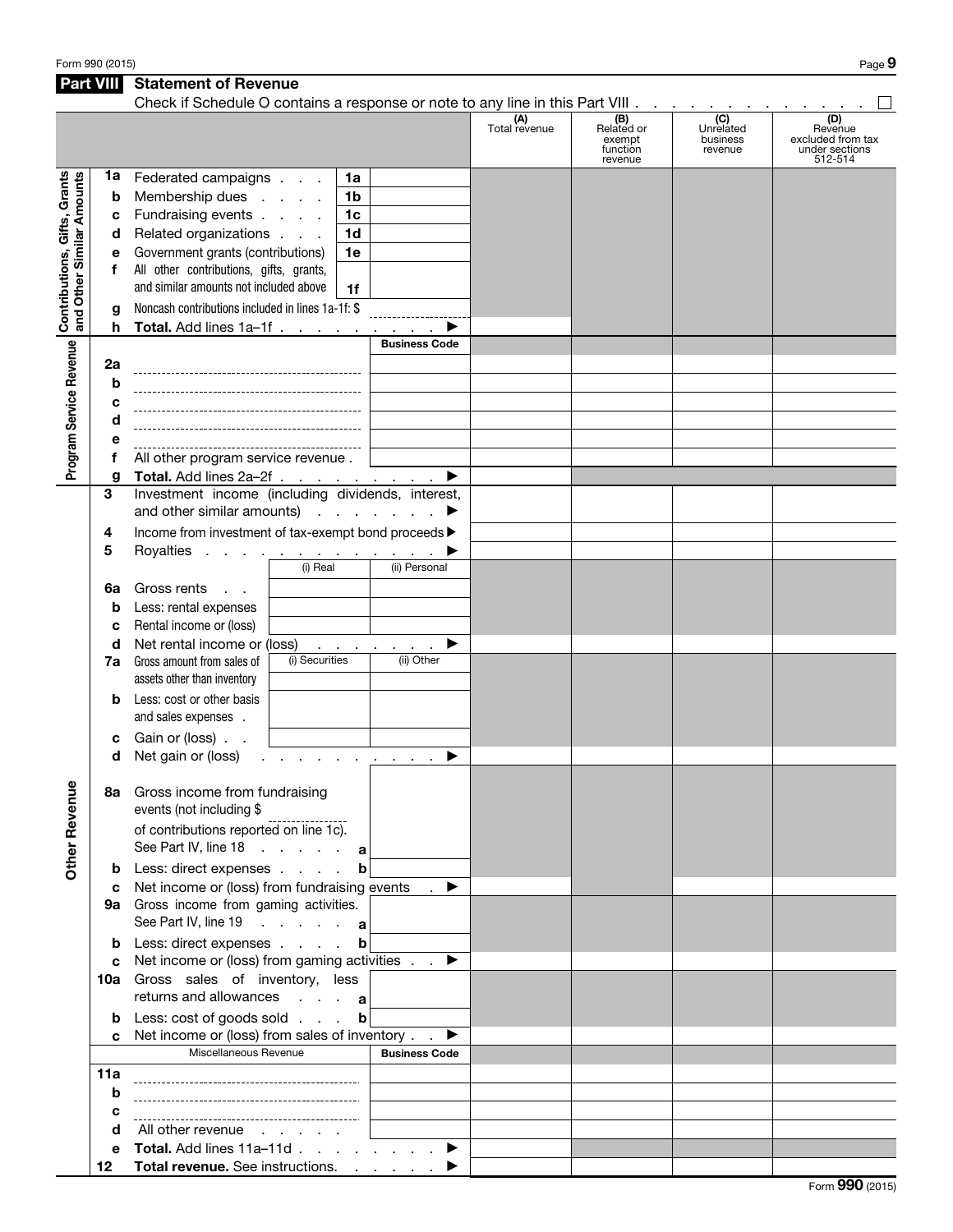## **Part IX** Statement of Functional Expenses

from a combined educational campaign and fundraising solicitation. Check here  $\blacktriangleright \Box$  if following SOP 98-2 (ASC 958-720) . . . .

| Check if Schedule O contains a response or note to any line in this Part IX<br>Do not include amounts reported on lines 6b, 7b,<br>(C)<br>(A)<br>Total expenses<br>(D)<br>(B)<br>Program service<br>Management and<br>Fundraising<br>8b, 9b, and 10b of Part VIII.<br>expenses<br>general expenses<br>expenses<br>1<br>Grants and other assistance to domestic organizations<br>and domestic governments. See Part IV, line 21<br>Grants and other assistance to domestic<br>2<br>individuals. See Part IV, line 22<br>Grants and other assistance to foreign<br>3<br>organizations, foreign governments, and foreign<br>individuals. See Part IV, lines 15 and 16<br>Benefits paid to or for members<br>$\Delta \sim 10^{11}$ and $\Delta \sim 10^{11}$<br>4<br>Compensation of current officers, directors,<br>5<br>trustees, and key employees<br>Compensation not included above, to disqualified<br>6<br>persons (as defined under section 4958(f)(1)) and<br>persons described in section 4958(c)(3)(B)<br>Other salaries and wages<br>7<br>and a state of the state<br>Pension plan accruals and contributions (include<br>8<br>section 401(k) and 403(b) employer contributions)<br>Other employee benefits<br>9<br>Payroll taxes<br>10<br>Fees for services (non-employees):<br>11<br>Management<br>а<br>Legal<br>b<br>Accounting<br>с<br>Lobbying<br>d<br>Professional fundraising services. See Part IV, line 17<br>е<br>Investment management fees<br>f<br>Other. (If line 11g amount exceeds 10% of line 25, column<br>g<br>(A) amount, list line 11g expenses on Schedule O.)<br>Advertising and promotion<br>12 <sub>2</sub><br>13<br>Office expenses<br>and the contract of the contract of<br>Information technology<br>14<br>Royalties<br>15<br>16<br>Occupancy<br>Travel<br>17<br>18<br>Payments of travel or entertainment expenses<br>for any federal, state, or local public officials<br>Conferences, conventions, and meetings .<br>19<br>20<br>Interest<br>and the company of the company of the<br>Payments to affiliates<br>21<br>22<br>Depreciation, depletion, and amortization.<br>23<br>Insurance<br>Other expenses. Itemize expenses not covered<br>24<br>above (List miscellaneous expenses in line 24e. If<br>line 24e amount exceeds 10% of line 25, column<br>(A) amount, list line 24e expenses on Schedule O.)<br>а<br>b<br>c<br>d<br>All other expenses<br>e |    | Section 501(c)(3) and 501(c)(4) organizations must complete all columns. All other organizations must complete column (A). |  |  |
|-----------------------------------------------------------------------------------------------------------------------------------------------------------------------------------------------------------------------------------------------------------------------------------------------------------------------------------------------------------------------------------------------------------------------------------------------------------------------------------------------------------------------------------------------------------------------------------------------------------------------------------------------------------------------------------------------------------------------------------------------------------------------------------------------------------------------------------------------------------------------------------------------------------------------------------------------------------------------------------------------------------------------------------------------------------------------------------------------------------------------------------------------------------------------------------------------------------------------------------------------------------------------------------------------------------------------------------------------------------------------------------------------------------------------------------------------------------------------------------------------------------------------------------------------------------------------------------------------------------------------------------------------------------------------------------------------------------------------------------------------------------------------------------------------------------------------------------------------------------------------------------------------------------------------------------------------------------------------------------------------------------------------------------------------------------------------------------------------------------------------------------------------------------------------------------------------------------------------------------------------------------------------------------------------------------------------------------------------------------------------------------------------------|----|----------------------------------------------------------------------------------------------------------------------------|--|--|
|                                                                                                                                                                                                                                                                                                                                                                                                                                                                                                                                                                                                                                                                                                                                                                                                                                                                                                                                                                                                                                                                                                                                                                                                                                                                                                                                                                                                                                                                                                                                                                                                                                                                                                                                                                                                                                                                                                                                                                                                                                                                                                                                                                                                                                                                                                                                                                                                     |    |                                                                                                                            |  |  |
|                                                                                                                                                                                                                                                                                                                                                                                                                                                                                                                                                                                                                                                                                                                                                                                                                                                                                                                                                                                                                                                                                                                                                                                                                                                                                                                                                                                                                                                                                                                                                                                                                                                                                                                                                                                                                                                                                                                                                                                                                                                                                                                                                                                                                                                                                                                                                                                                     |    |                                                                                                                            |  |  |
|                                                                                                                                                                                                                                                                                                                                                                                                                                                                                                                                                                                                                                                                                                                                                                                                                                                                                                                                                                                                                                                                                                                                                                                                                                                                                                                                                                                                                                                                                                                                                                                                                                                                                                                                                                                                                                                                                                                                                                                                                                                                                                                                                                                                                                                                                                                                                                                                     |    |                                                                                                                            |  |  |
|                                                                                                                                                                                                                                                                                                                                                                                                                                                                                                                                                                                                                                                                                                                                                                                                                                                                                                                                                                                                                                                                                                                                                                                                                                                                                                                                                                                                                                                                                                                                                                                                                                                                                                                                                                                                                                                                                                                                                                                                                                                                                                                                                                                                                                                                                                                                                                                                     |    |                                                                                                                            |  |  |
|                                                                                                                                                                                                                                                                                                                                                                                                                                                                                                                                                                                                                                                                                                                                                                                                                                                                                                                                                                                                                                                                                                                                                                                                                                                                                                                                                                                                                                                                                                                                                                                                                                                                                                                                                                                                                                                                                                                                                                                                                                                                                                                                                                                                                                                                                                                                                                                                     |    |                                                                                                                            |  |  |
|                                                                                                                                                                                                                                                                                                                                                                                                                                                                                                                                                                                                                                                                                                                                                                                                                                                                                                                                                                                                                                                                                                                                                                                                                                                                                                                                                                                                                                                                                                                                                                                                                                                                                                                                                                                                                                                                                                                                                                                                                                                                                                                                                                                                                                                                                                                                                                                                     |    |                                                                                                                            |  |  |
|                                                                                                                                                                                                                                                                                                                                                                                                                                                                                                                                                                                                                                                                                                                                                                                                                                                                                                                                                                                                                                                                                                                                                                                                                                                                                                                                                                                                                                                                                                                                                                                                                                                                                                                                                                                                                                                                                                                                                                                                                                                                                                                                                                                                                                                                                                                                                                                                     |    |                                                                                                                            |  |  |
|                                                                                                                                                                                                                                                                                                                                                                                                                                                                                                                                                                                                                                                                                                                                                                                                                                                                                                                                                                                                                                                                                                                                                                                                                                                                                                                                                                                                                                                                                                                                                                                                                                                                                                                                                                                                                                                                                                                                                                                                                                                                                                                                                                                                                                                                                                                                                                                                     |    |                                                                                                                            |  |  |
|                                                                                                                                                                                                                                                                                                                                                                                                                                                                                                                                                                                                                                                                                                                                                                                                                                                                                                                                                                                                                                                                                                                                                                                                                                                                                                                                                                                                                                                                                                                                                                                                                                                                                                                                                                                                                                                                                                                                                                                                                                                                                                                                                                                                                                                                                                                                                                                                     |    |                                                                                                                            |  |  |
|                                                                                                                                                                                                                                                                                                                                                                                                                                                                                                                                                                                                                                                                                                                                                                                                                                                                                                                                                                                                                                                                                                                                                                                                                                                                                                                                                                                                                                                                                                                                                                                                                                                                                                                                                                                                                                                                                                                                                                                                                                                                                                                                                                                                                                                                                                                                                                                                     |    |                                                                                                                            |  |  |
|                                                                                                                                                                                                                                                                                                                                                                                                                                                                                                                                                                                                                                                                                                                                                                                                                                                                                                                                                                                                                                                                                                                                                                                                                                                                                                                                                                                                                                                                                                                                                                                                                                                                                                                                                                                                                                                                                                                                                                                                                                                                                                                                                                                                                                                                                                                                                                                                     |    |                                                                                                                            |  |  |
|                                                                                                                                                                                                                                                                                                                                                                                                                                                                                                                                                                                                                                                                                                                                                                                                                                                                                                                                                                                                                                                                                                                                                                                                                                                                                                                                                                                                                                                                                                                                                                                                                                                                                                                                                                                                                                                                                                                                                                                                                                                                                                                                                                                                                                                                                                                                                                                                     |    |                                                                                                                            |  |  |
|                                                                                                                                                                                                                                                                                                                                                                                                                                                                                                                                                                                                                                                                                                                                                                                                                                                                                                                                                                                                                                                                                                                                                                                                                                                                                                                                                                                                                                                                                                                                                                                                                                                                                                                                                                                                                                                                                                                                                                                                                                                                                                                                                                                                                                                                                                                                                                                                     |    |                                                                                                                            |  |  |
|                                                                                                                                                                                                                                                                                                                                                                                                                                                                                                                                                                                                                                                                                                                                                                                                                                                                                                                                                                                                                                                                                                                                                                                                                                                                                                                                                                                                                                                                                                                                                                                                                                                                                                                                                                                                                                                                                                                                                                                                                                                                                                                                                                                                                                                                                                                                                                                                     |    |                                                                                                                            |  |  |
|                                                                                                                                                                                                                                                                                                                                                                                                                                                                                                                                                                                                                                                                                                                                                                                                                                                                                                                                                                                                                                                                                                                                                                                                                                                                                                                                                                                                                                                                                                                                                                                                                                                                                                                                                                                                                                                                                                                                                                                                                                                                                                                                                                                                                                                                                                                                                                                                     |    |                                                                                                                            |  |  |
|                                                                                                                                                                                                                                                                                                                                                                                                                                                                                                                                                                                                                                                                                                                                                                                                                                                                                                                                                                                                                                                                                                                                                                                                                                                                                                                                                                                                                                                                                                                                                                                                                                                                                                                                                                                                                                                                                                                                                                                                                                                                                                                                                                                                                                                                                                                                                                                                     |    |                                                                                                                            |  |  |
|                                                                                                                                                                                                                                                                                                                                                                                                                                                                                                                                                                                                                                                                                                                                                                                                                                                                                                                                                                                                                                                                                                                                                                                                                                                                                                                                                                                                                                                                                                                                                                                                                                                                                                                                                                                                                                                                                                                                                                                                                                                                                                                                                                                                                                                                                                                                                                                                     |    |                                                                                                                            |  |  |
|                                                                                                                                                                                                                                                                                                                                                                                                                                                                                                                                                                                                                                                                                                                                                                                                                                                                                                                                                                                                                                                                                                                                                                                                                                                                                                                                                                                                                                                                                                                                                                                                                                                                                                                                                                                                                                                                                                                                                                                                                                                                                                                                                                                                                                                                                                                                                                                                     |    |                                                                                                                            |  |  |
|                                                                                                                                                                                                                                                                                                                                                                                                                                                                                                                                                                                                                                                                                                                                                                                                                                                                                                                                                                                                                                                                                                                                                                                                                                                                                                                                                                                                                                                                                                                                                                                                                                                                                                                                                                                                                                                                                                                                                                                                                                                                                                                                                                                                                                                                                                                                                                                                     |    |                                                                                                                            |  |  |
| Joint costs. Complete this line only if the<br>26<br>organization reported in column (B) joint costs                                                                                                                                                                                                                                                                                                                                                                                                                                                                                                                                                                                                                                                                                                                                                                                                                                                                                                                                                                                                                                                                                                                                                                                                                                                                                                                                                                                                                                                                                                                                                                                                                                                                                                                                                                                                                                                                                                                                                                                                                                                                                                                                                                                                                                                                                                | 25 | Total functional expenses. Add lines 1 through 24e                                                                         |  |  |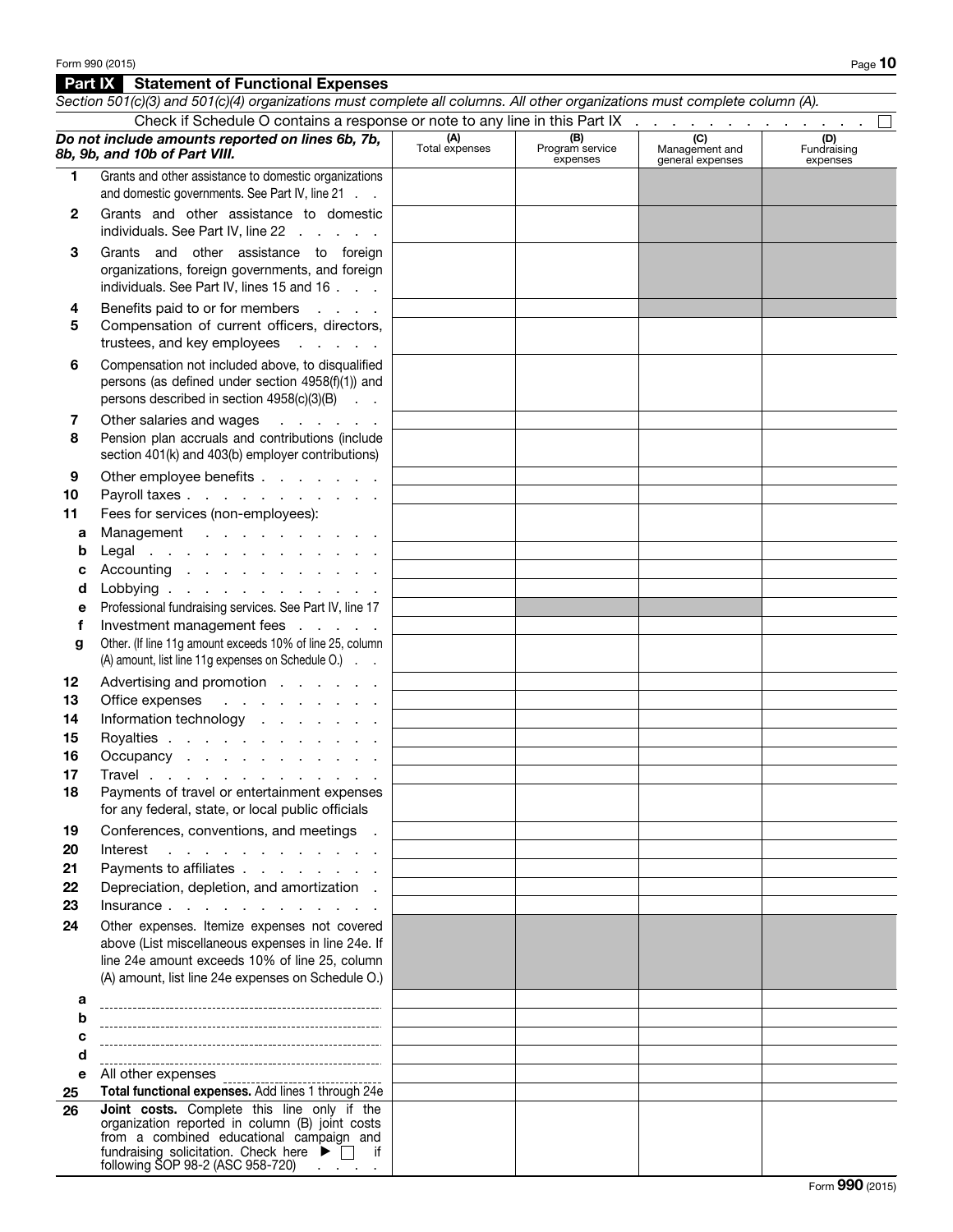Form 990 (2015) Page 11

|                             | Part X | <b>Balance Sheet</b>                                                                                                                                                                                                                                                                                                                    |                          |                 |                    |
|-----------------------------|--------|-----------------------------------------------------------------------------------------------------------------------------------------------------------------------------------------------------------------------------------------------------------------------------------------------------------------------------------------|--------------------------|-----------------|--------------------|
|                             |        | Check if Schedule O contains a response or note to any line in this Part X x x x x x x x x x x x x x x x x x                                                                                                                                                                                                                            |                          |                 |                    |
|                             |        |                                                                                                                                                                                                                                                                                                                                         | (A)<br>Beginning of year |                 | (B)<br>End of year |
|                             | 1.     | Cash-non-interest-bearing<br>the contract of the contract of the contract of the contract of the contract of the contract of the contract of                                                                                                                                                                                            |                          | 1               |                    |
|                             | 2      | Savings and temporary cash investments                                                                                                                                                                                                                                                                                                  |                          | $\mathbf{2}$    |                    |
|                             | 3      | Pledges and grants receivable, net                                                                                                                                                                                                                                                                                                      |                          | 3               |                    |
|                             | 4      | Accounts receivable, net<br>والمتعادل والمتعاد والمتعاد والمتعاد والمتعاد                                                                                                                                                                                                                                                               |                          | 4               |                    |
|                             | 5      | Loans and other receivables from current and former officers, directors,<br>trustees, key employees, and highest compensated employees.<br>Complete Part II of Schedule L<br>the contract of the contract of the contract of                                                                                                            |                          | 5               |                    |
|                             | 6      | Loans and other receivables from other disqualified persons (as defined under section<br>4958(f)(1)), persons described in section 4958(c)(3)(B), and contributing employers and<br>sponsoring organizations of section 501(c)(9) voluntary employees' beneficiary<br>organizations (see instructions). Complete Part II of Schedule L. |                          | 6               |                    |
| Assets                      | 7      | Notes and loans receivable, net                                                                                                                                                                                                                                                                                                         |                          | $\overline{7}$  |                    |
|                             | 8      | Inventories for sale or use                                                                                                                                                                                                                                                                                                             |                          | 8               |                    |
|                             | 9      | Prepaid expenses and deferred charges                                                                                                                                                                                                                                                                                                   |                          | 9               |                    |
|                             | 10a    | Land, buildings, and equipment: cost or<br>other basis. Complete Part VI of Schedule D<br>10a                                                                                                                                                                                                                                           |                          |                 |                    |
|                             | b      | 10 <sub>b</sub><br>Less: accumulated depreciation                                                                                                                                                                                                                                                                                       |                          | 10 <sub>c</sub> |                    |
|                             | 11     | Investments-publicly traded securities<br>and a straight and a straight                                                                                                                                                                                                                                                                 |                          | 11              |                    |
|                             | 12     | Investments-other securities. See Part IV, line 11                                                                                                                                                                                                                                                                                      |                          | 12              |                    |
|                             | 13     | Investments-program-related. See Part IV, line 11                                                                                                                                                                                                                                                                                       |                          | 13              |                    |
|                             | 14     | Intangible assets in the contract of the contract of the contract of the contract of the contract of the contract of the contract of the contract of the contract of the contract of the contract of the contract of the contr                                                                                                          |                          | 14              |                    |
|                             | 15     | Other assets. See Part IV, line 11                                                                                                                                                                                                                                                                                                      |                          | 15              |                    |
|                             | 16     | Total assets. Add lines 1 through 15 (must equal line 34)                                                                                                                                                                                                                                                                               |                          | 16              |                    |
|                             | 17     | Accounts payable and accrued expenses                                                                                                                                                                                                                                                                                                   |                          | 17              |                    |
|                             | 18     |                                                                                                                                                                                                                                                                                                                                         |                          | 18              |                    |
|                             | 19     | Deferred revenue                                                                                                                                                                                                                                                                                                                        |                          | 19              |                    |
|                             | 20     | Tax-exempt bond liabilities                                                                                                                                                                                                                                                                                                             |                          | 20              |                    |
|                             | 21     | Escrow or custodial account liability. Complete Part IV of Schedule D.                                                                                                                                                                                                                                                                  |                          | 21              |                    |
| Liabilities                 | 22     | Loans and other payables to current and former officers, directors,<br>trustees, key employees, highest compensated employees, and                                                                                                                                                                                                      |                          |                 |                    |
|                             |        | disqualified persons. Complete Part II of Schedule L                                                                                                                                                                                                                                                                                    |                          | 22              |                    |
|                             | 23     | Secured mortgages and notes payable to unrelated third parties                                                                                                                                                                                                                                                                          |                          | 23              |                    |
|                             | 24     | Unsecured notes and loans payable to unrelated third parties                                                                                                                                                                                                                                                                            |                          | 24              |                    |
|                             | 25     | Other liabilities (including federal income tax, payables to related third<br>parties, and other liabilities not included on lines 17-24). Complete Part X<br>of Schedule D                                                                                                                                                             |                          |                 |                    |
|                             |        | and the contract of the contract of the contract of the contract of                                                                                                                                                                                                                                                                     |                          | 25              |                    |
|                             | 26     | Total liabilities. Add lines 17 through 25<br>Organizations that follow SFAS 117 (ASC 958), check here ▶ □ and                                                                                                                                                                                                                          |                          | 26              |                    |
|                             |        | complete lines 27 through 29, and lines 33 and 34.                                                                                                                                                                                                                                                                                      |                          |                 |                    |
|                             | 27     | Unrestricted net assets                                                                                                                                                                                                                                                                                                                 |                          | 27              |                    |
|                             | 28     | Temporarily restricted net assets                                                                                                                                                                                                                                                                                                       |                          | 28              |                    |
|                             | 29     | Permanently restricted net assets                                                                                                                                                                                                                                                                                                       |                          | 29              |                    |
| Net Assets or Fund Balances |        | Organizations that do not follow SFAS 117 (ASC 958), check here ▶ □ and<br>complete lines 30 through 34.                                                                                                                                                                                                                                |                          |                 |                    |
|                             | 30     | Capital stock or trust principal, or current funds                                                                                                                                                                                                                                                                                      |                          | 30              |                    |
|                             | 31     | Paid-in or capital surplus, or land, building, or equipment fund                                                                                                                                                                                                                                                                        |                          | 31              |                    |
|                             | 32     | Retained earnings, endowment, accumulated income, or other funds.                                                                                                                                                                                                                                                                       |                          | 32              |                    |
|                             | 33     | Total net assets or fund balances                                                                                                                                                                                                                                                                                                       |                          | 33              |                    |
|                             | 34     | Total liabilities and net assets/fund balances                                                                                                                                                                                                                                                                                          |                          | 34              |                    |

Form 990 (2015)